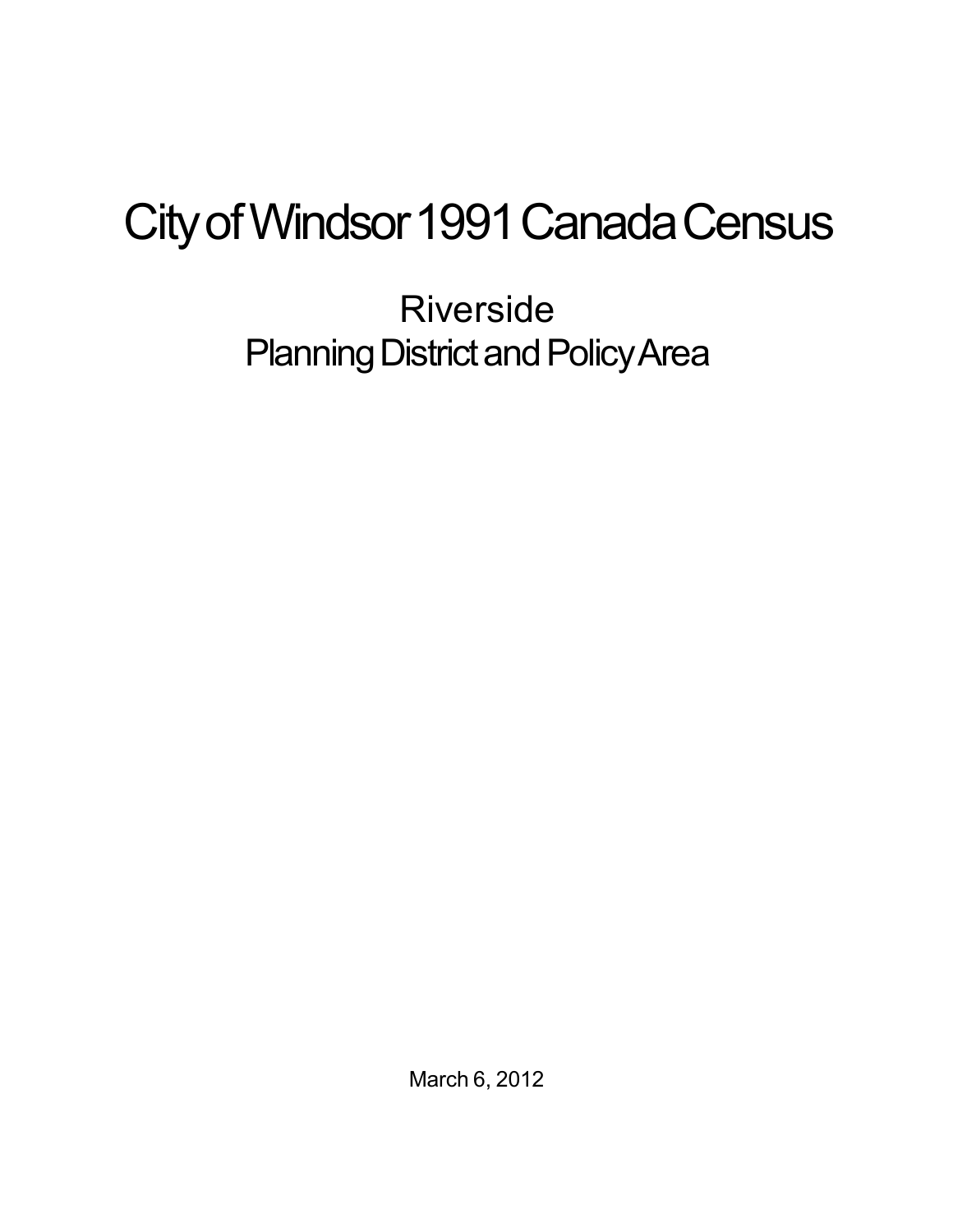## **Table of Contents**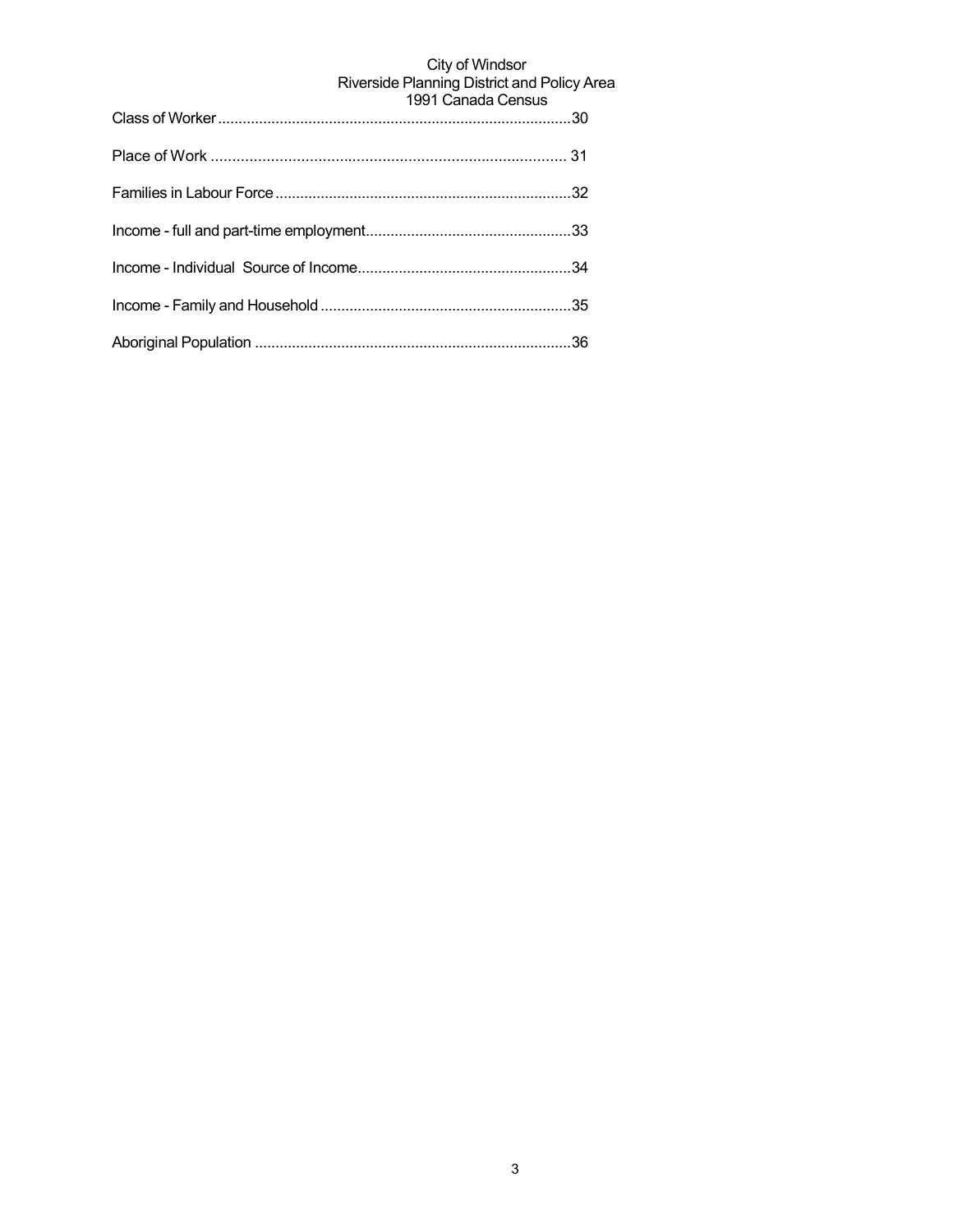## Census Summary

| <b>Census Summary</b>                            | <b>Riverside</b> |               |
|--------------------------------------------------|------------------|---------------|
| Total Population where census data are available |                  | 23,645 % base |
|                                                  |                  |               |
| <b>Males</b>                                     | 11,320           | 48%           |
| <b>Females</b>                                   | 12,335           | 52%           |
| 0 to 4 years                                     | 1,335            | 6%            |
| 5 to 19 years                                    | 4,310            | 18%           |
| 20 to 24 years                                   | 1,715            | 7%            |
| 25 to 34 years                                   | 3,725            | 16%           |
| 35 to 44 years                                   | 3,495            | 15%           |
| 45 to 54 years                                   | 2,670            | 11%           |
| 55 to 64 years                                   | 2,575            | 11%           |
| 65 to 74 years                                   | 2,375            | 10%           |
| 75 years and over                                | 1,480            | 6%            |
| Average age                                      | 39               |               |
| <b>Total census families</b>                     |                  | 6,550 % base  |
| Average persons per family                       |                  |               |
|                                                  |                  |               |
| <b>Husband-wife families</b>                     | 5,730            | 87%           |
| No children at home                              | 2,580            | 39%           |
| With children at home                            | 3,115            | 48%           |
| Lone-parent families                             | 850              | 13%           |
| Total children at home                           | 7,190            |               |
| Average children per family                      | 1.1              |               |
| <b>Private households</b>                        | 9,705            |               |
| Persons in private households                    | 23,465           |               |
| Average persons per household                    | 2.4              |               |
| Average household income                         | \$49,017         |               |
| Occupied dwellings where census data available   |                  | 9,715% base   |
| <b>Owned dwellings</b>                           | 6,290            | 65%           |
| <b>Average value</b>                             | \$124,541        |               |
| <b>Rented dwellings</b>                          | 3,415            | 35%           |
| Average rent                                     | \$566            |               |
| Single detached houses                           | 6,095            | 63%           |
| Semi-detached/row/duplexes                       | 280              | 3%            |
| <b>Apartments</b>                                | 3,310            | 34%           |
| Other types of dwelling                          | 20               | 0%            |
| Actual (unsuppressed) data:                      |                  |               |
| <b>Total Population</b>                          | 23,645           |               |
| <b>Total Dwellings</b>                           | 9,726            |               |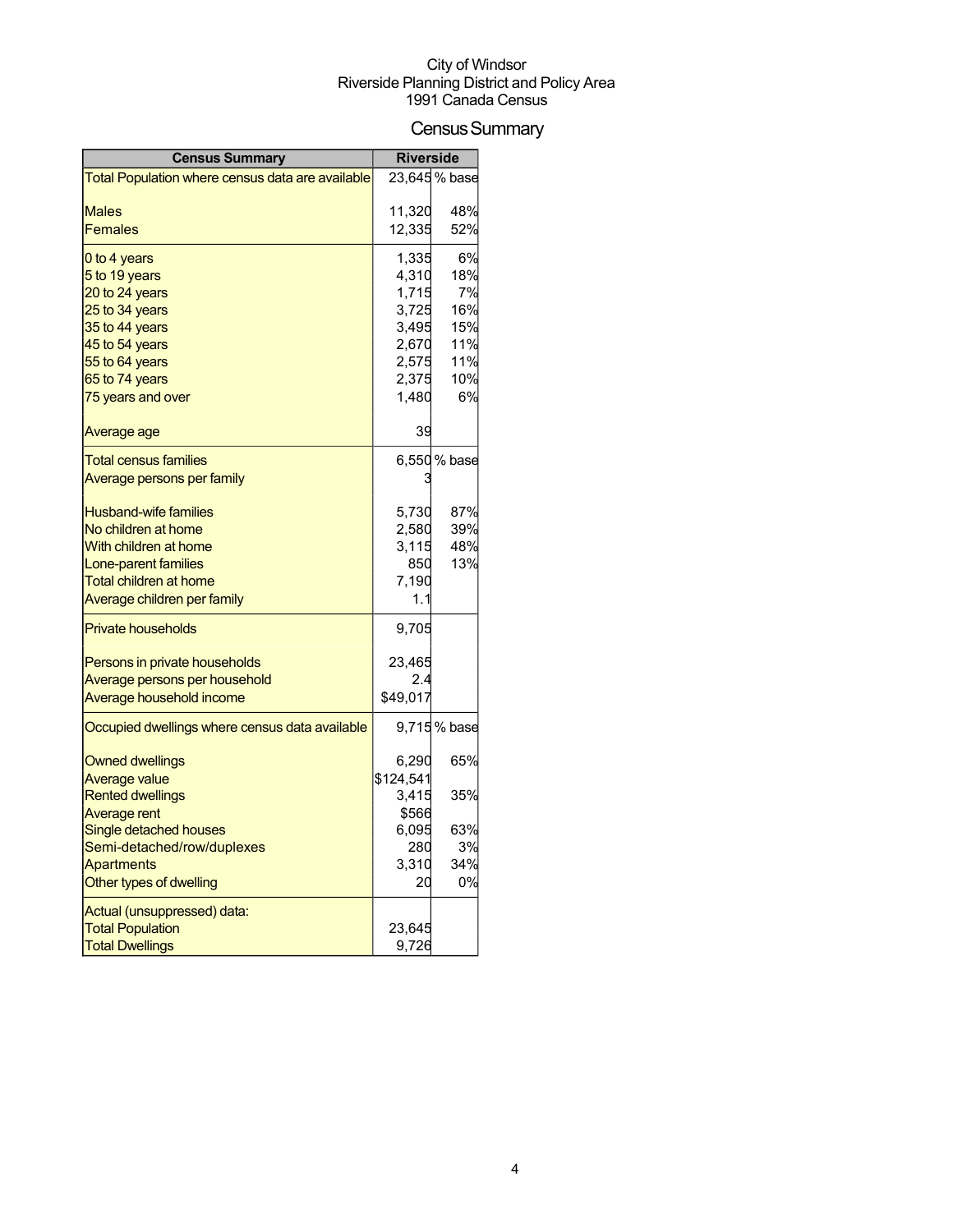## Population By Age

| <b>Population By Age</b>       | <b>Riverside</b> |              |
|--------------------------------|------------------|--------------|
| <b>Total population</b>        |                  | 23,645% base |
| Average age of population      | 39               |              |
| By age:                        |                  |              |
| 0 to 4 years                   | 1,335            | 6%           |
| 5 to 9 years                   | 1,440            | 6%           |
| 10 to 14 years                 | 1,400            | 6%           |
| 15 to 19 years                 | 1,470            | 6%           |
| 20 to 24 years                 | 1,715            | 7%           |
| 25 to 34 years                 | 3,725            | 16%          |
| 35 to 44 years                 | 3,495            | 15%          |
| 45 to 54 years                 | 2,670            | 11%          |
| 55 to 64 years                 | 2,575            | 11%          |
| 65 to 74 years                 | 2,375            | 10%          |
| 75 years and over              | 1,480            | 6%           |
| By age - detailed:             |                  |              |
| 0 to 4 years                   | 1,335            | 6%           |
| 5 to 9 years                   | 1,440            | 6%           |
| 10 to 14 years                 | 1,400            | 6%           |
| 15 years                       | 295              | 1%           |
| 16 years                       | 290              | 1%           |
| 17 years                       | 275              | 1%           |
| 18 to 19 years                 | 610              | 3%           |
| 20 to 24 years                 | 1,715            | 7%           |
| 25 to 29 years                 | 1,825            | 8%           |
| 30 to 34 years                 | 1,900            | 8%           |
| 35 to 39 years                 | 1,790            | 8%           |
| 40 to 44 years                 | 1,705            | 7%           |
| 45 to 49 years                 | 1,435            | 6%           |
| 50 to 54 years                 | 1,235            | 5%           |
| 55 to 59 years                 | 1,215            | 5%           |
| 60 to 64 years                 | 1,360            | 6%           |
| 65 to 74 years                 | 2,375            | 10%          |
| 75 to 84 years                 | 1,155            | <b>5%</b>    |
| 85 years and over              | 325              | 1%           |
| 18 years and over              | 18,600           | 79%          |
| Average age, 18 years and over | 47.2             |              |
| 65 years and over              | 3,855            | 16%          |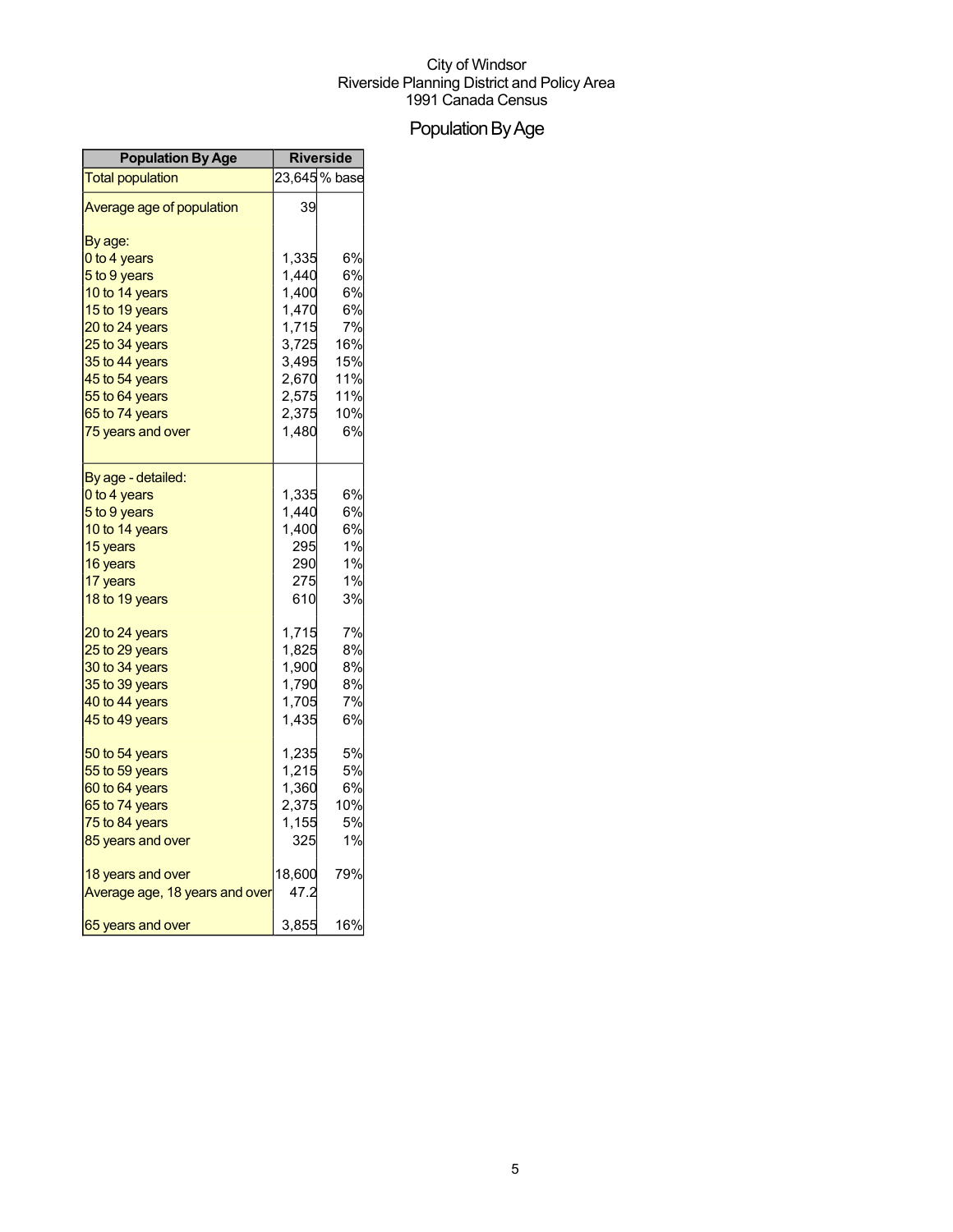## Male Population by age

| <b>Male Population by age</b>        | <b>Riverside</b> |               |
|--------------------------------------|------------------|---------------|
| <b>Total population</b>              |                  | 23,645 % base |
| <b>Male population</b>               | 11,320           | 48%           |
| Average age of males                 | 37.2             |               |
| By age:                              |                  |               |
| 0 to 4 years                         | 695              | 3%            |
| 5 to 9 years                         | 730              | 3%            |
| 10 to 14 years                       | 740              | 3%            |
| 15 to 19 years                       | 755              | 3%            |
| 20 to 24 years                       | 865              | 4%            |
| 25 to 34 years                       | 1,820            | 8%            |
| 35 to 44 years                       | 1,680            | 7%            |
| 45 to 54 years                       | 1,330            | 6%            |
| 55 to 64 years                       | 1,175            | <b>5%</b>     |
| 65 to 74 years                       | 995              | 4%            |
| 75 years and over                    | 540              | 2%            |
| By age - detailed:                   |                  |               |
| 0 to 4 years                         | 695              | 3%            |
| 5 to 9 years                         | 730              | 3%            |
| 10 to 14 years                       | 740              | 3%            |
| 15 years                             | 135              | 1%            |
| 16 years                             | 140              | 1%            |
| 17 years                             | 150              | $1\%$         |
| 18 to 19 years                       | 330              | 1%            |
| 20 to 24 years                       | 865              | 4%            |
| 25 to 29 years                       | 910              | 4%            |
| 30 to 34 years                       | 910              | 4%            |
| 35 to 39 years                       | 890              | 4%            |
| 40 to 44 years                       | 790              | 3%            |
| 45 to 49 years                       | 720              | 3%            |
| 50 to 54 years                       | 610              | 3%            |
| 55 to 59 years                       | 565              | 2%            |
| 60 to 64 years                       | 610              | 3%            |
| 65 to 74 years                       | 995              | 4%            |
| 75 to 84 years                       | 445              | 2%            |
| 85 years and over                    | 95               | 0%            |
| 18 years and over                    | 8,720            | 37%           |
| Average age, males 18 years and over | 45.7             |               |
| 65 years and over                    | 1,535            | 6%            |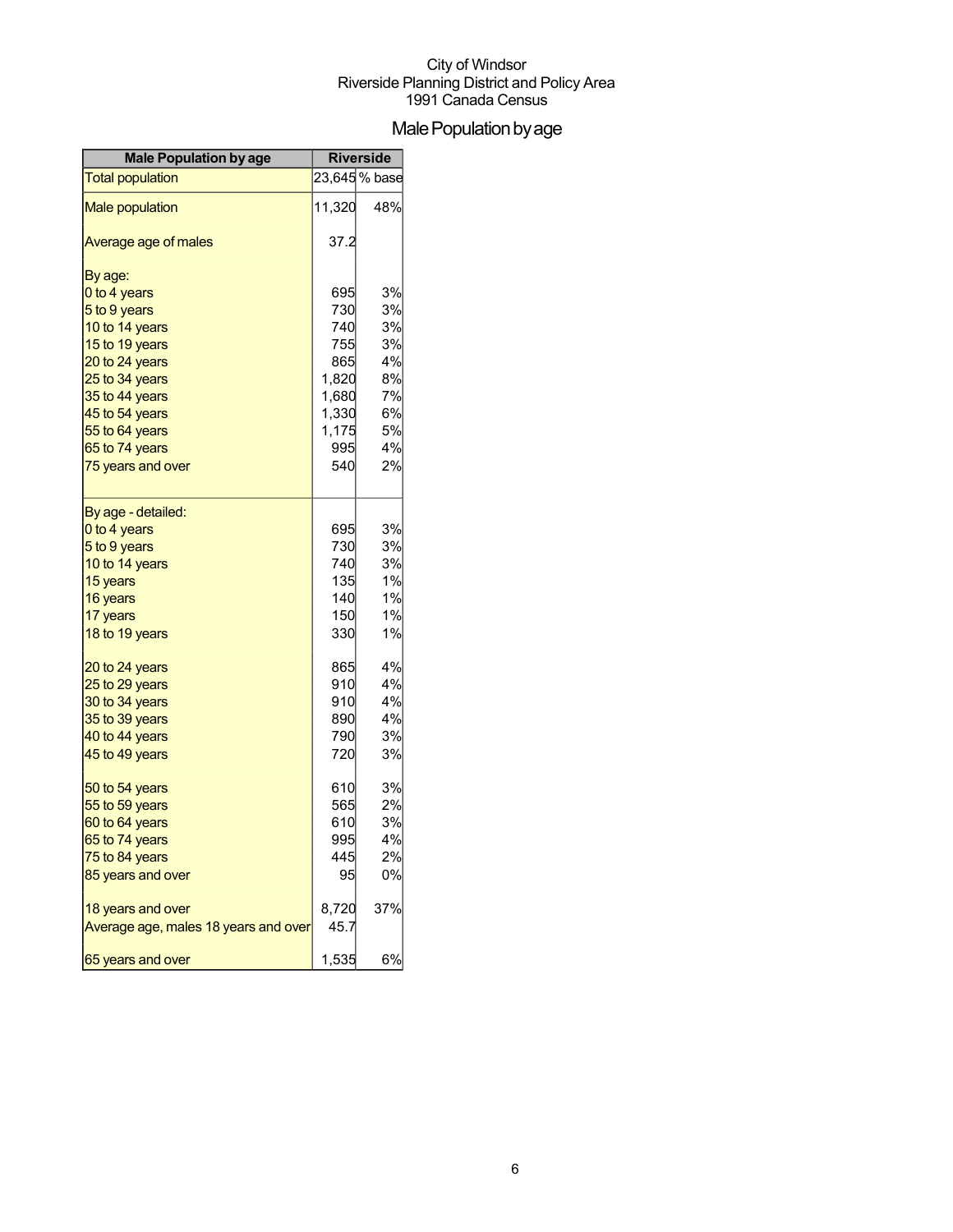## Female Population by age

| <b>Female Population by age</b>        | <b>Riverside</b> |               |
|----------------------------------------|------------------|---------------|
| <b>Total population</b>                |                  | 23,645 % base |
| <b>Female population</b>               | 12,335           | 52%           |
| Average age of females                 | 40.7             |               |
| By age:                                |                  |               |
| 0 to 4 years                           | 640              | 3%            |
| 5 to 9 years                           | 710              | 3%            |
| 10 to 14 years                         | 660              | 3%            |
| 15 to 19 years                         | 715              | 3%            |
| 20 to 24 years                         | 850              | 4%            |
| 25 to 34 years                         | 1,905            | 8%            |
| 35 to 44 years                         | 1,815            | 8%            |
| 45 to 54 years                         | 1,340            | 6%            |
| 55 to 64 years                         | 1,400            | 6%            |
| 65 to 74 years                         | 1,380            | 6%            |
| 75 years and over                      | 940              | 4%            |
| By age - detailed:                     |                  |               |
| 0 to 4 years                           | 640              | 3%            |
| 5 to 9 years                           | 710              | 3%            |
| 10 to 14 years                         | 660              | 3%            |
| 15 years                               | 160              | 1%            |
| 16 years                               | 150              | 1%            |
| 17 years                               | 125              | 1%            |
| 18 to 19 years                         | 280              | 1%            |
| 20 to 24 years                         | 850              | 4%            |
| 25 to 29 years                         | 915              | 4%            |
| 30 to 34 years                         | 990              | 4%            |
| 35 to 39 years                         | 900              | 4%            |
| 40 to 44 years                         | 915              | 4%            |
| 45 to 49 years                         | 715              | 3%            |
| 50 to 54 years                         | 625              | 3%            |
| 55 to 59 years                         | 650              | 3%            |
| 60 to 64 years                         | 750              | 3%            |
| 65 to 74 years                         | 1,380            | 6%            |
| 75 to 84 years                         | 710              | 3%            |
| 85 years and over                      | 230              | 1%            |
| 18 years and over                      | 9,880            | 42%           |
| Average age, females 18 years and over | 48.5             |               |
| 65 years and over                      | 2,320            | 10%           |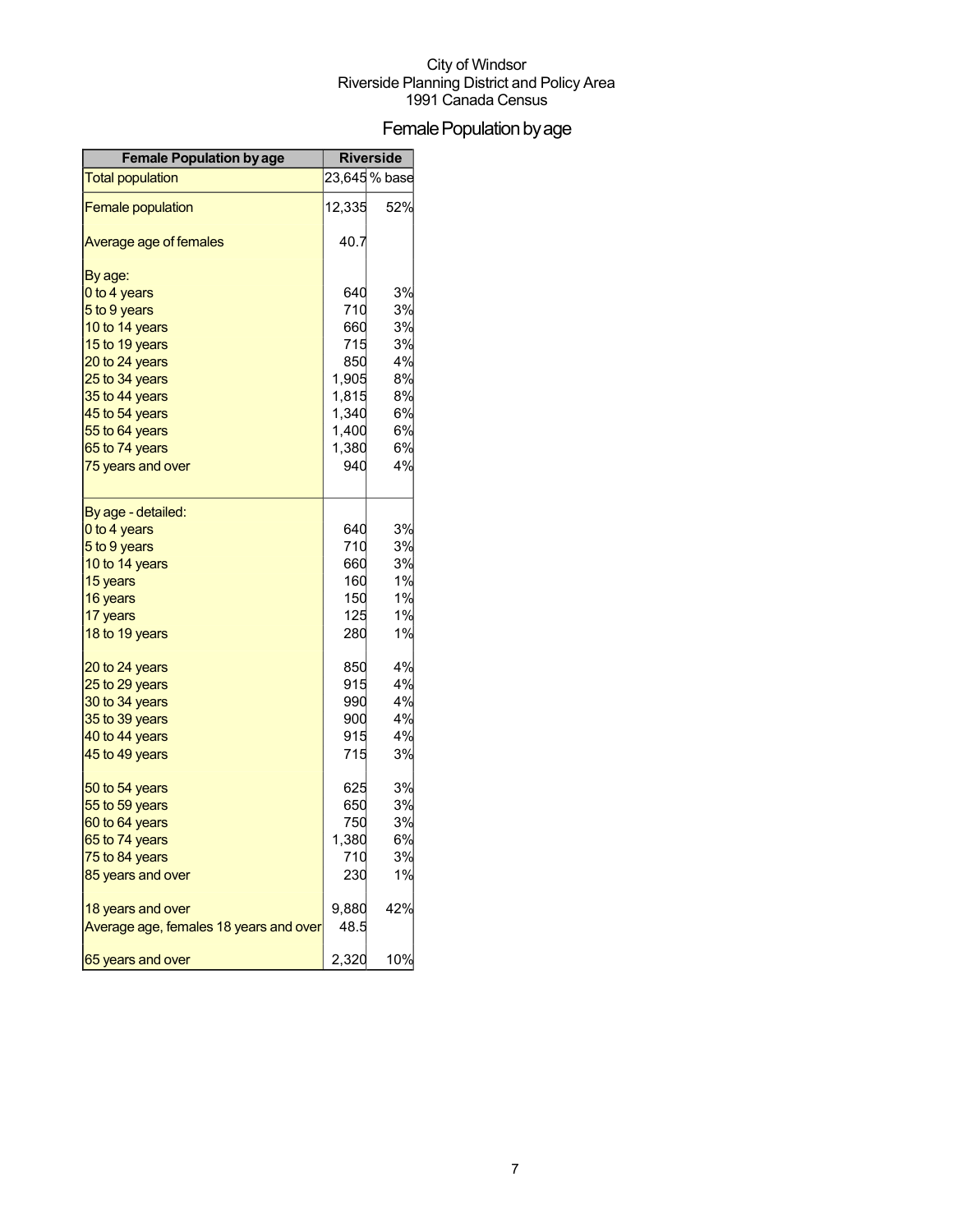## Family Structure and Children

| <b>Family Structure and Children</b> |       | <b>Riverside</b> |
|--------------------------------------|-------|------------------|
| <b>Total census families</b>         |       | 6,550 % base     |
| By family structure:                 |       |                  |
| <b>Total husband-wife families</b>   | 5,730 | 87%              |
| With no children at home             | 2,580 | 39%              |
| With children at home                | 3,115 | 48%              |
| 1 child                              | 1,120 | 17%              |
| 2 children                           | 1,360 | 21%              |
| 3 or more children                   | 620   | 9%               |
|                                      |       |                  |
| Families - now-married couples       | 5,375 | 82%              |
| With no children at home             | 2,360 | 36%              |
| With children at home                | 2,995 | 46%              |
| 1 child                              | 1,055 | 16%              |
| 2 children                           | 1,320 | 20%              |
| 3 or more children                   | 600   | 9%               |
|                                      |       |                  |
| Families - common-law couples        | 355   | 5%               |
| With no children at home             | 220   | 3%               |
| With children at home                | 120   | 2%               |
| 1 child                              | 65    | 1%               |
| 2 children                           | 40    | 1%               |
| 3 or more children                   | 20    | 0%               |
| Lone-parent families                 | 850   | 13%              |
| Lone male parent                     | 150   | 2%               |
| 1 child at home                      | 105   | 2%               |
| 2 children at home                   | 35    | 1%               |
|                                      |       |                  |
| 3 or more children at home           | 5     | 0%               |
| Lone female parent                   | 685   | 10%              |
| 1 child at home                      | 440   | 7%               |
| 2 children at home                   | 190   | 3%               |
| 3 or more children at home           | 70    | 1%               |
|                                      |       |                  |
| <b>Total children at home</b>        |       | 7,190 % base     |
| By age of children:                  |       |                  |
| $0 - 5$ years                        | 1,560 | 22%              |
| 6 - 14 years                         | 2,535 | 35%              |
| 15 - 17 years                        | 800   | 11%              |
| 18 - 24 years                        | 1,635 | 23%              |
| 25 years and over                    | 630   | 9%               |
|                                      |       |                  |
| Average children per family          | 1.1   |                  |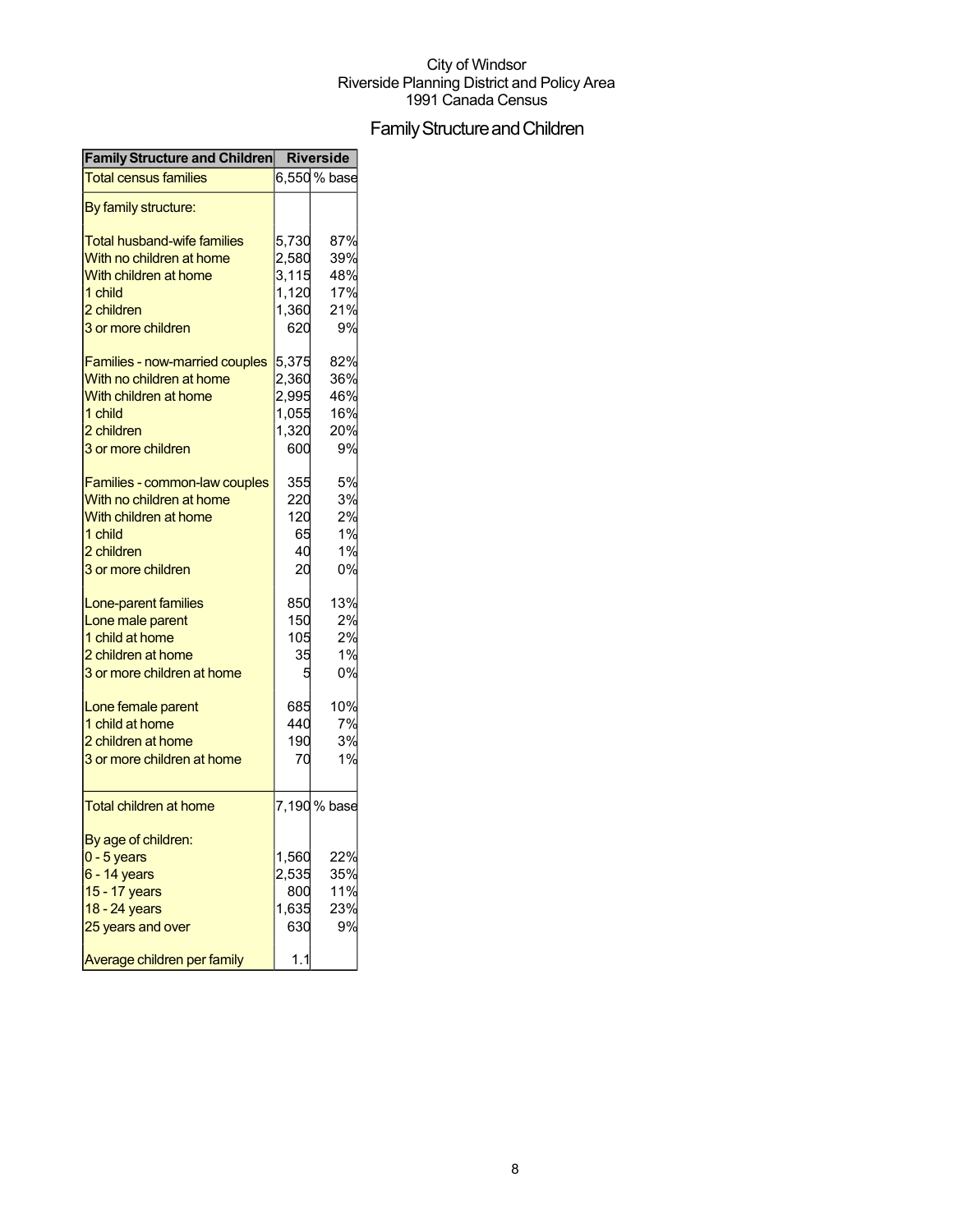## Households and Marital Status

| <b>Households and Marital Status</b>                     |        | <b>Riverside</b> |
|----------------------------------------------------------|--------|------------------|
| <b>Private households</b>                                |        | 9,705 % base     |
|                                                          |        |                  |
| By size of household:                                    |        |                  |
| 1 person                                                 | 2,905  | 30%              |
| 2 persons                                                | 3,125  | 32%              |
| 3 persons                                                | 1,450  | 15%              |
| 4 - 5 persons                                            | 2,020  | 21%              |
| 6 or more persons                                        | 205    | 2%               |
|                                                          |        |                  |
| By number of census families:                            |        |                  |
| Non-family households                                    | 3,215  | 33%              |
| <b>Family households</b>                                 | 6,500  | 67%              |
| 1 census family                                          | 6,445  | 66%              |
| 2 or more census families                                | 55     | 1%               |
| Persons in private households                            | 23,465 |                  |
| Average persons per household                            | 2.4    |                  |
| Census families in private                               |        | 6,550 % base     |
| households                                               |        |                  |
|                                                          |        |                  |
| By size of census family:                                |        |                  |
| 2 persons                                                | 3,105  | 47%              |
| 3 persons                                                | 1,365  | 21%              |
| 4 persons                                                | 1,410  | 22%              |
| 5 or more persons                                        | 655    | 10%              |
| <b>Total population</b>                                  |        | 23,645 % base    |
| By marital status, for persons 15 years of age and over: |        |                  |
| Single (never married)                                   | 4,980  | 21%              |
| <b>Married</b>                                           | 10,965 | 46%              |
| Widowed                                                  | 1,685  | 7%               |
| <b>Divorced</b>                                          | 1,255  | 5%               |
| <b>Separated</b>                                         | 540    | 2%               |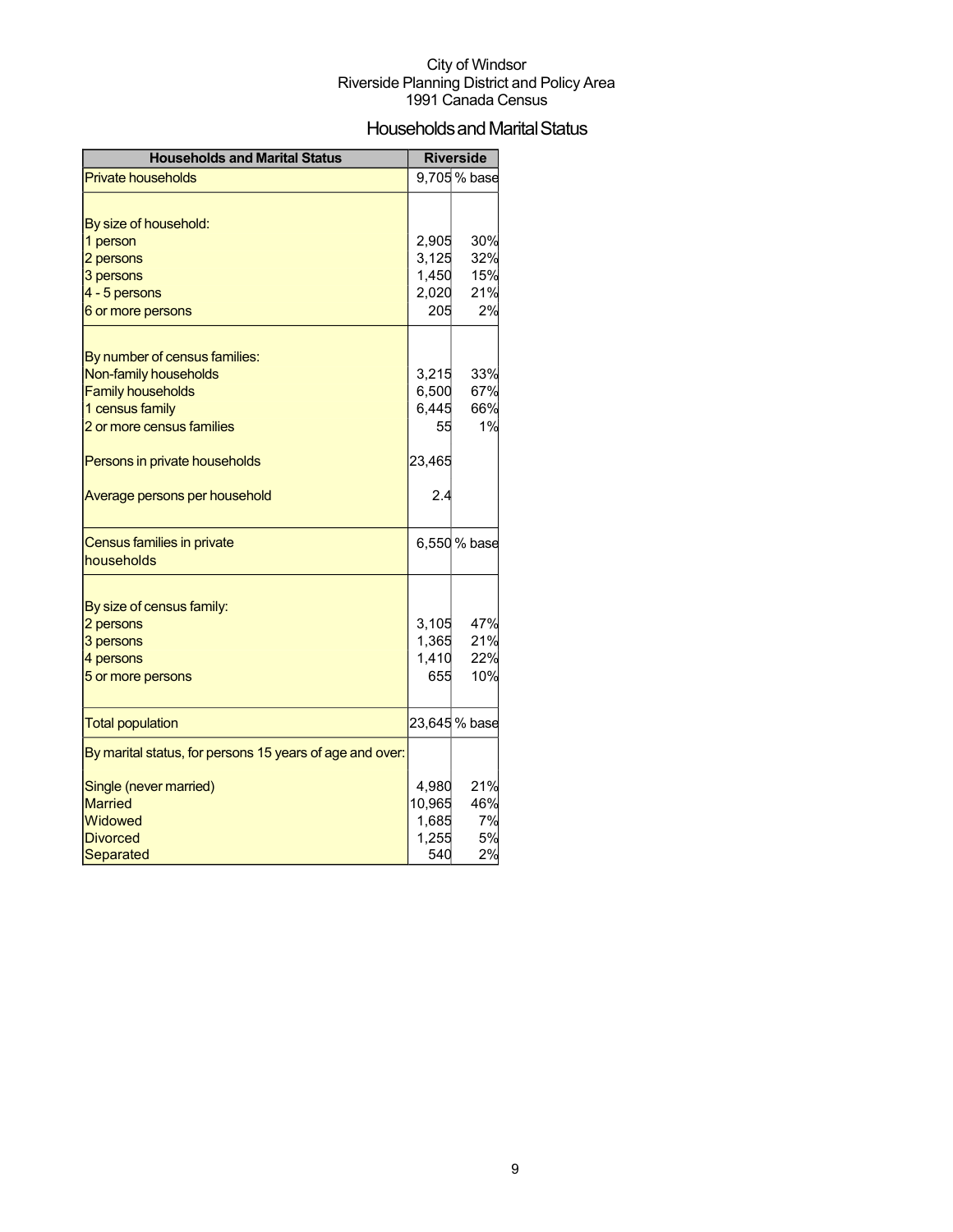## Family Status and Family Size

| <b>Family Status and Family Size</b>  |        | <b>Riverside</b> |
|---------------------------------------|--------|------------------|
| Persons in private households         |        | 23,460 % base    |
| By living arrangements:               |        |                  |
| Number of non-family persons          | 4,015  | 17%              |
| <b>Living with relatives</b>          | 590    | 3%               |
| Living with non-relatives only        | 535    | 2%               |
| <b>Living alone</b>                   | 2,900  | 12%              |
| Number of family persons              | 19,460 | 83%              |
| Average persons per family            |        |                  |
| Persons 65+ years in househlds        |        | 3,745% base      |
|                                       |        |                  |
| By living arrangements:               |        |                  |
| Number of non-family persons          | 1,510  | 40%              |
| <b>Living with relatives</b>          | 200    | 5%               |
| Living with non-relatives only        | 65     | 2%               |
| Living alone                          | 1,255  | 34%              |
| Number of family persons              | 2.245  | 60%              |
| <b>Economic families in househlds</b> |        | 6,605 % base     |
| By size of economic family:           |        |                  |
| 2 persons                             | 3,015  | 46%              |
| 3 persons                             | 1,410  | 21%              |
| 4 persons                             | 1,445  | 22%              |
| 5 or more persons                     | 745    | 11%              |
| Persons in economic families          | 20,040 |                  |
| Average persons per economic family   |        |                  |
| <b>Total unattached individuals</b>   | 3,440  |                  |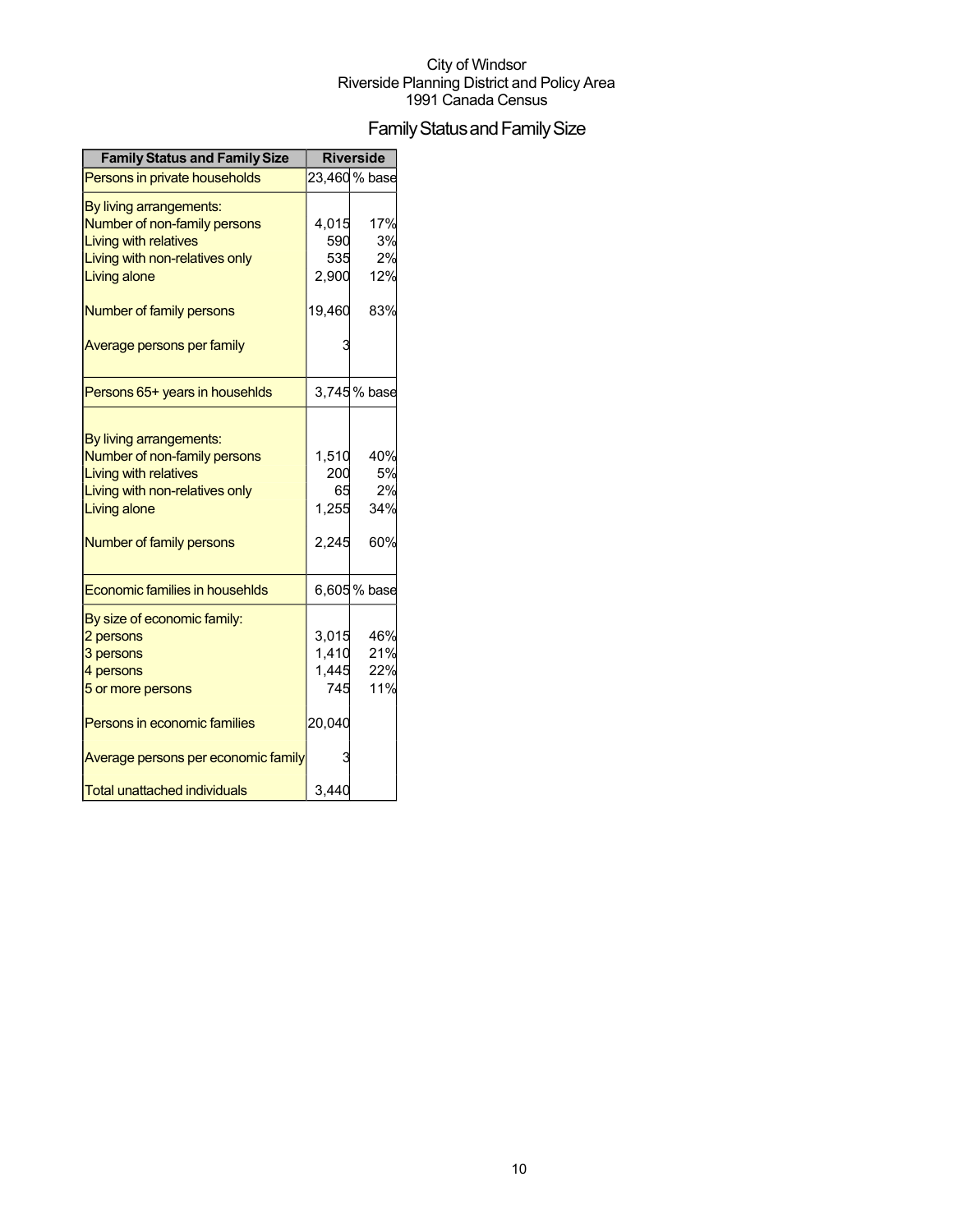## Dwellings

| <b>Dwellings</b>                      | <b>Riverside</b> |              |
|---------------------------------------|------------------|--------------|
| <b>Occupied dwellings</b>             |                  | 9,715% base  |
| By tenure:                            |                  |              |
| Rented                                | 3,415            | 35%          |
| Owned                                 | 6,290            | 65%          |
| <b>Band housing</b>                   |                  | 0%           |
| By dwelling type:                     |                  |              |
| Single-detached house                 | 6,095            | 63%          |
| Semi-detached house                   | 50               | 1%           |
| <b>Row house</b>                      | 170              | 2%           |
| Apartment, detached duplex            | 60               | 1%           |
| Apartment less than 5 storey          | 1,030            | 11%          |
| Apartment 5 or more storeys           | 2,280            | 23%          |
| Other single attached house           | 20               | 0%           |
| <b>Movable dwelling</b>               |                  | 0%           |
| Average rooms per dwelling            |                  |              |
| Average bedrooms per dwelling         | 2.4              |              |
| Average persons per room              | 0.4              |              |
| By period of construction             |                  |              |
| Before 1946                           | 1,405            | 14%          |
| 1946 - 1960                           | 2,900            | 30%          |
| 1961 - 1970                           | 2,225            | 23%          |
| 1971 - 1980                           | 2,485            | 26%          |
| 1981 - 1985                           | 330              | 3%           |
| 1986 - 1991                           | 320              | 3%           |
| Condition of dwelling:                |                  |              |
| Regular maintenance                   | 7,455            | 77%          |
| Minor repairs needed                  | 1,845            | 19%          |
| Major repairs needed                  | 355              | 4%           |
| Owner one-family households           |                  | 4,805% base  |
| Average value of dwellings            | \$124,541        |              |
| Owner expenses:                       |                  |              |
| <b>Average major monthly payments</b> | \$649            |              |
| Payments > 30% of income              | 515              | 11%          |
| Tenant one-family households          |                  | 1,320 % base |
| Tenant expenses:                      |                  |              |
| Average gross monthly rent            | \$566            |              |
| Rent > 30% of income                  | 360l             | 27%          |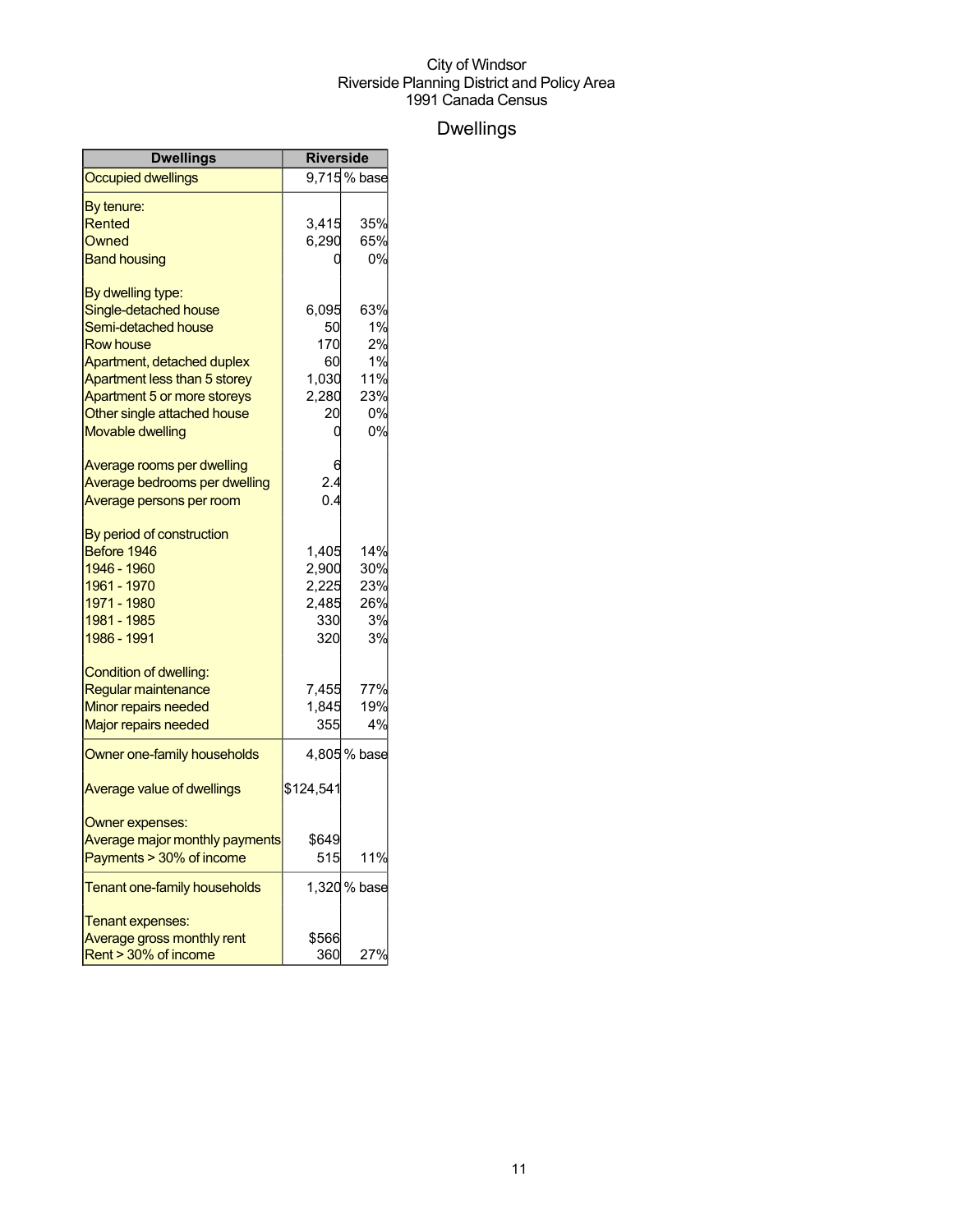## Language - Mother tongue

| Language - Mother tongue            | <b>Riverside</b> |               |
|-------------------------------------|------------------|---------------|
| <b>Total responses</b>              |                  | 23,625 % base |
|                                     |                  |               |
| <b>Total single responses</b>       | 22,835           | 97%           |
| <b>Total official languages</b>     | 19,850           | 84%           |
| <b>English</b>                      | 18,665           | 79%           |
| French                              | 1,185            | 5%            |
| <b>Total non-official languages</b> | 2,950            | 12%           |
| Arabic                              | 150              | 1%            |
| <b>Bulgarian</b>                    | 0                | 0%            |
| <b>Chinese</b>                      | 120              | 1%            |
| Dutch                               | 75               | 0%            |
| Finnish                             | 35               | 0%            |
| German                              | 340              | 1%            |
| Greek                               | 60               | 0%            |
| Hungarian                           | 135              | 1%            |
| Italian                             | 635              | 3%            |
| Polish                              | 360              | 2%            |
| Portuguese                          | 25               | 0%            |
| Punjabi                             | 25               | 0%            |
| <b>Russian</b>                      | 15               | 0%            |
| <b>Spanish</b>                      | 75               | 0%            |
| Tagalog (Pilipino)                  | 60               | 0%            |
| <b>Ukrainian</b>                    | 160              | 1%            |
| Vietnamese                          | 45               | 0%            |
| Major aboriginal languages          | 0                | 0%            |
| Languages other than above          | 730              | 3%            |
| <b>Total multiple responses</b>     | 790              | 3%            |
|                                     |                  |               |
| <b>English and French</b>           | 280              | 1%            |
| English and non-official language   | 460              | 2%            |
| French and non-official language    | 20               | 0%            |
| English, French and other language  | 5                | 0%            |
| Non-official languages              | 20               | 0%            |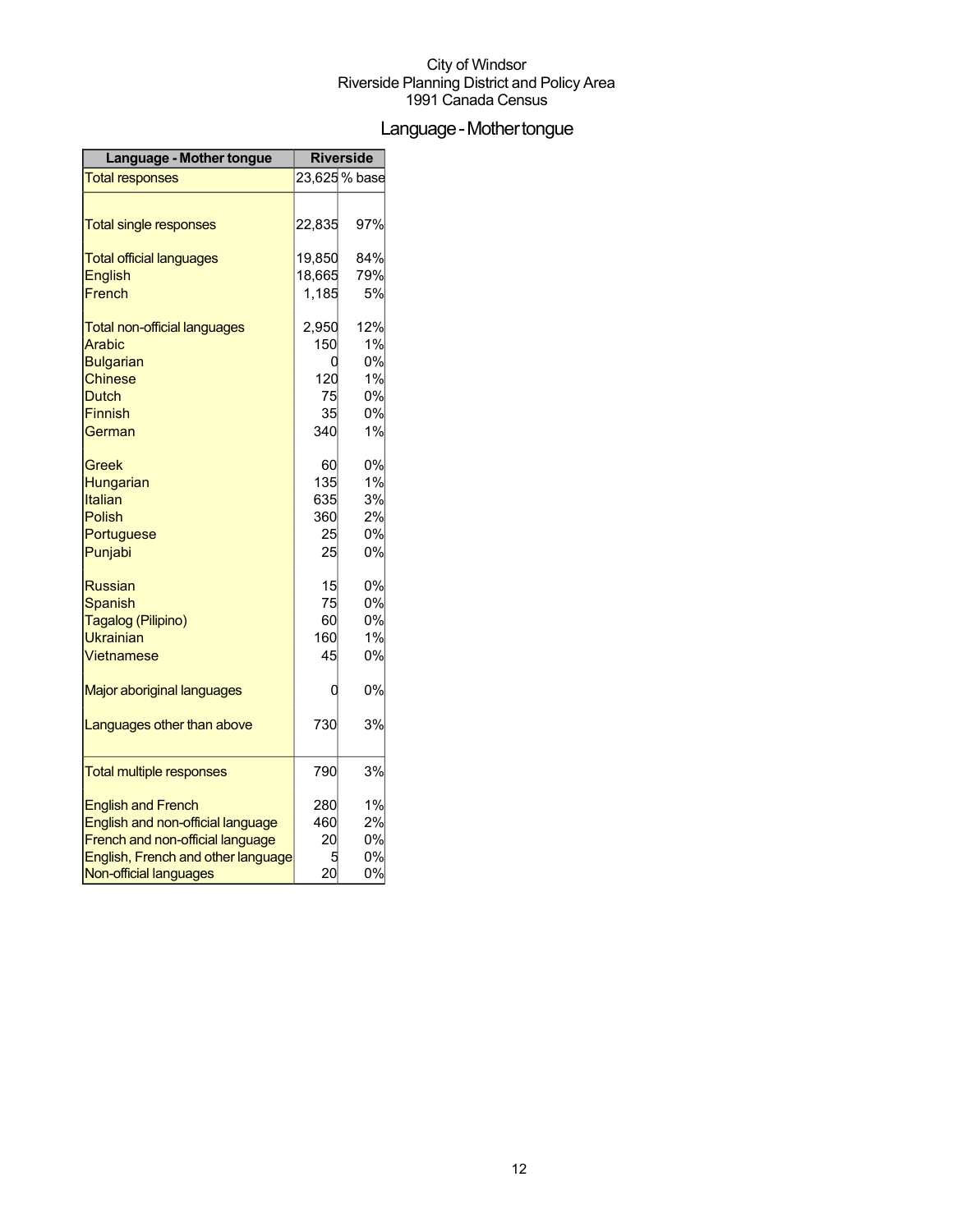## Language-Homelanguage

| Language - Home language            | <b>Riverside</b> |               |
|-------------------------------------|------------------|---------------|
| <b>Total responses</b>              |                  | 23,535 % base |
| <b>Total single responses</b>       | 23,170           | 98%           |
| <b>Total official languages</b>     | 21,815           | 93%           |
| <b>English</b>                      | 21,415           | 91%           |
| French                              | 400              | 2%            |
| <b>Total non-official languages</b> | 1,355            | 6%            |
| <b>Arabic</b>                       | 75               | 0%            |
| Armenian                            | 10               | 0%            |
| Chinese                             | 130              | 1%            |
| <b>Creoles</b>                      |                  | 0%            |
| Croatian                            | 40               | 0%            |
| <b>Dutch</b>                        | C                | 0%            |
| German                              | 65               | 0%            |
| Greek                               | 25               | 0%            |
| Gujarati                            | C                | 0%            |
| Hungarian                           | 55               | 0%            |
| <b>Hindi</b>                        |                  | 0%            |
| Italian                             | 245              | 1%            |
| Japanese                            |                  | 0%            |
| Khmer (Cambodian)                   |                  | 0%            |
| Korean                              | C                | 0%            |
| Portuguese                          | 35               | 0%            |
| Persian (Farsi)                     | 15               | 0%            |
| <b>Polish</b>                       | 315              | 1%            |
| Punjabi                             | 30               | 0%            |
| Romanian                            | 20               | 0%            |
| <b>Russian</b>                      | C                | 0%            |
| Spanish                             | 60               | 0%            |
| Tagalog (Pilipino)                  | 25               | 0%            |
| Tamil                               | C                | 0%            |
| Ukrainian                           | 30               | 0%            |
| Urdu                                |                  | 0%            |
| <b>Vietnamese</b>                   | 30               | 0%            |
| Major aboriginal languages          |                  | 0%            |
| Languages other than above          | 165              | 1%            |
| <b>Total multiple responses</b>     | 365              | 2%            |
|                                     |                  |               |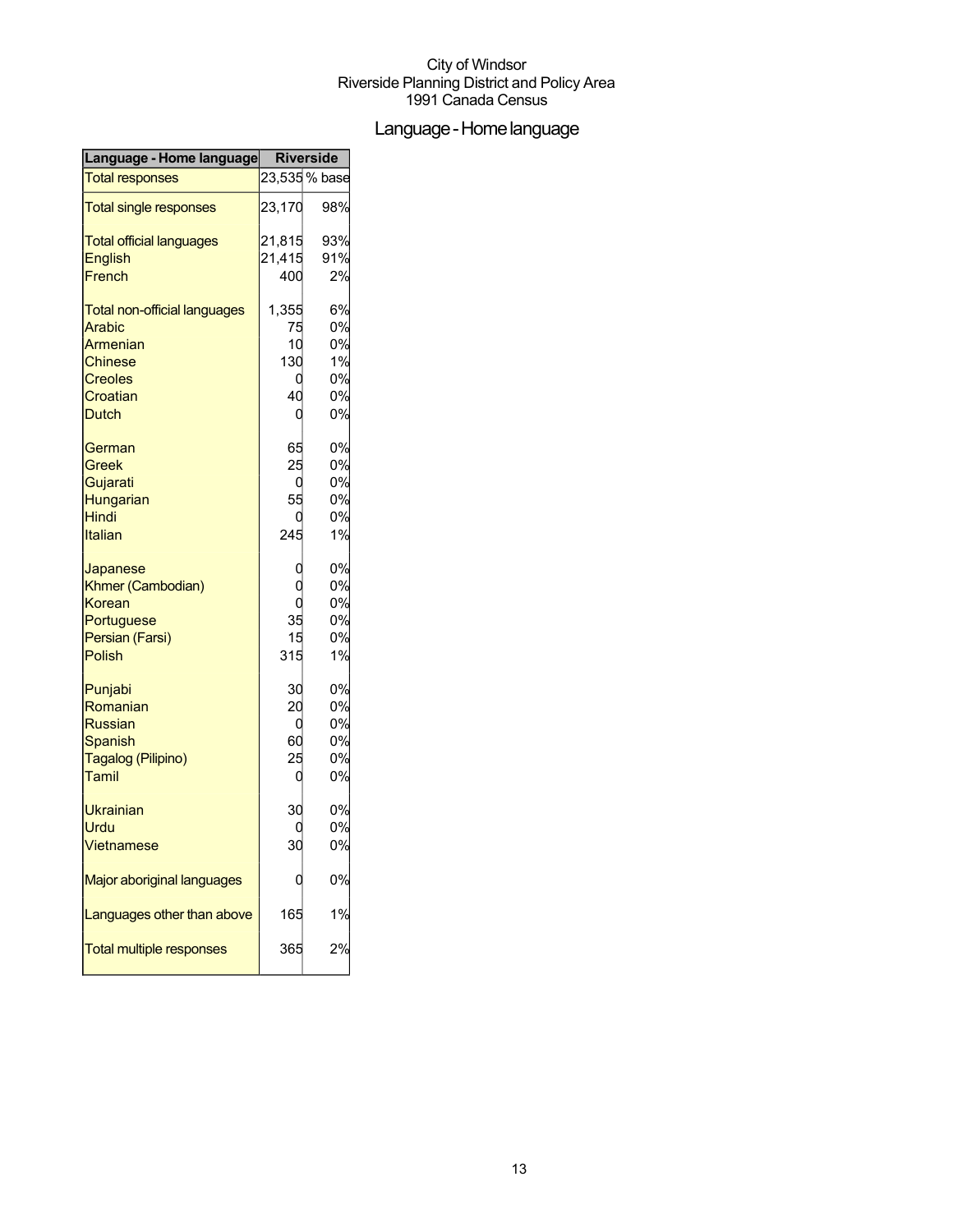## Language - Knowledge of

| Language - Knowledge of           | <b>Riverside</b> |               |
|-----------------------------------|------------------|---------------|
| <b>Total population</b>           |                  | 23,645 % base |
|                                   |                  |               |
| <b>Official languages:</b>        |                  |               |
| <b>English only</b>               | 20,880           | 88%           |
| <b>French only</b>                | 30               | 0%            |
| <b>Both English and French</b>    | 2,430            | 10%           |
| <b>Neither English nor French</b> | 200              | 1%            |
| Non-official languages:           |                  |               |
| Armenian                          | 10               | 0%            |
| Arabic                            | 315              | 1%            |
| <b>Chinese</b>                    | 225              | 1%            |
| Cree                              | 10               | 0%            |
| <b>Creoles</b>                    | C                | 0%            |
| Croatian                          | 160              | 1%            |
| <b>Dutch</b>                      | 95               | 0%            |
| <b>Finnish</b>                    | 10               | 0%            |
| German                            | 525              | 2%            |
| Greek                             | 115              | 0%            |
| Gujarati                          | 40               | 0%            |
| <b>Hebrew</b>                     | C                | 0%            |
| Hindi                             |                  | 0%            |
| Hungarian                         | 250              | 1%            |
| <b>Italian</b>                    | 650              | 3%            |
| Japanese                          | C                | 0%            |
| Korean                            | 30               | 0%            |
| Persian (Farsi)                   | 50               | 0%            |
| <b>Polish</b>                     | 535              | 2%            |
| Portuguese                        | 90               | 0%            |
| Punjabi                           | 30               | 0%            |
| Romanian                          | 85               | 0%            |
| <b>Russian</b>                    | 45               | 0%            |
| Spanish                           | 170              | 1%            |
| Tagalog (Pilipino)                | 115              | 0%            |
| Tamil                             | C                | 0%            |
| Ukrainian                         | 185              | 1%            |
| Urdu                              | 10               | 0%            |
| Vietnamese                        | 50               | 0%            |
| Yiddish                           | 30               | 0%            |
|                                   |                  |               |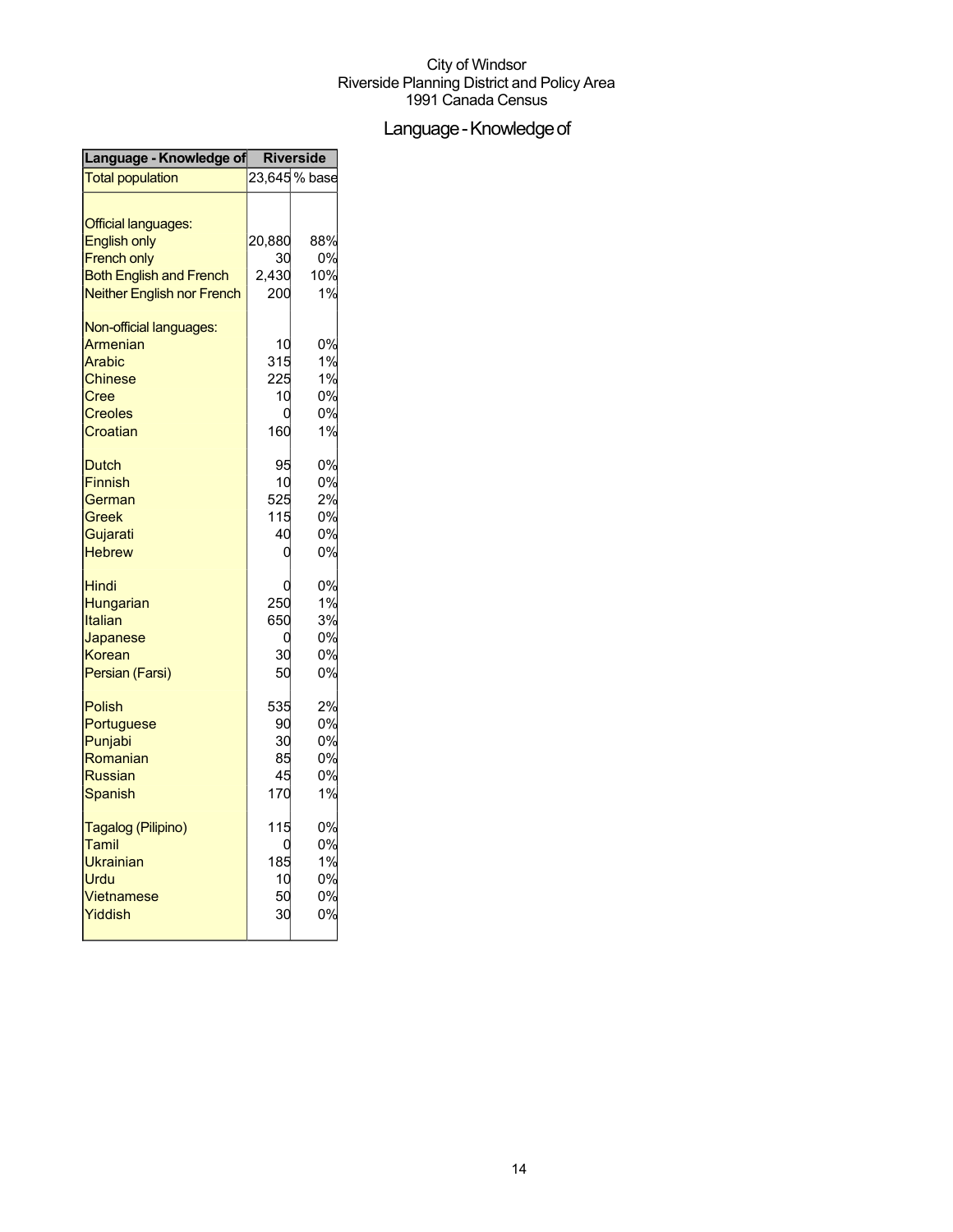## Religion

| <b>Religion</b>             | <b>Riverside</b> |               |
|-----------------------------|------------------|---------------|
| <b>Total population</b>     |                  | 23,645 % base |
|                             |                  |               |
| Catholic                    | 12,365           | 52%           |
| <b>Roman Catholic</b>       | 12,285           | 52%           |
| <b>Ukrainian Catholic</b>   | 70               | 0%            |
| Protestant                  | 8,305            | 35%           |
| <b>United Church</b>        | 2,590            | 11%           |
| Anglican                    | 2,280            | 10%           |
| <b>Baptist</b>              | 515              | 2%            |
| Presbyterian                | 850              | 4%            |
| Lutheran                    | 300              | 1%            |
| Pentecostal                 | 365              | 2%            |
| <b>Mennonite</b>            | 10               | 0%            |
| <b>Jehovah's Witnesses</b>  | 105              | 0%            |
| <b>Reformed Bodies</b>      | 20               | 0%            |
| <b>Salvation Army</b>       | 45               | 0%            |
| Latter-day Saints (Mormons) | 20               | 0%            |
| <b>Other Protestant</b>     | 1,135            | 5%            |
| <b>Other Religions</b>      | 1,160            | 5%            |
| <b>Eastern Orthodox</b>     | 650              | 3%            |
| Jewish                      | 125              | 1%            |
| Islam                       | 170              | 1%            |
| <b>Buddhist</b>             | 80               | 0%            |
| <b>Hindu</b>                | 65               | 0%            |
| <b>Sikh</b>                 | 40               | 0%            |
| Other                       | 20               | 0%            |
| No religious affiliation    | 1,675            | 7%            |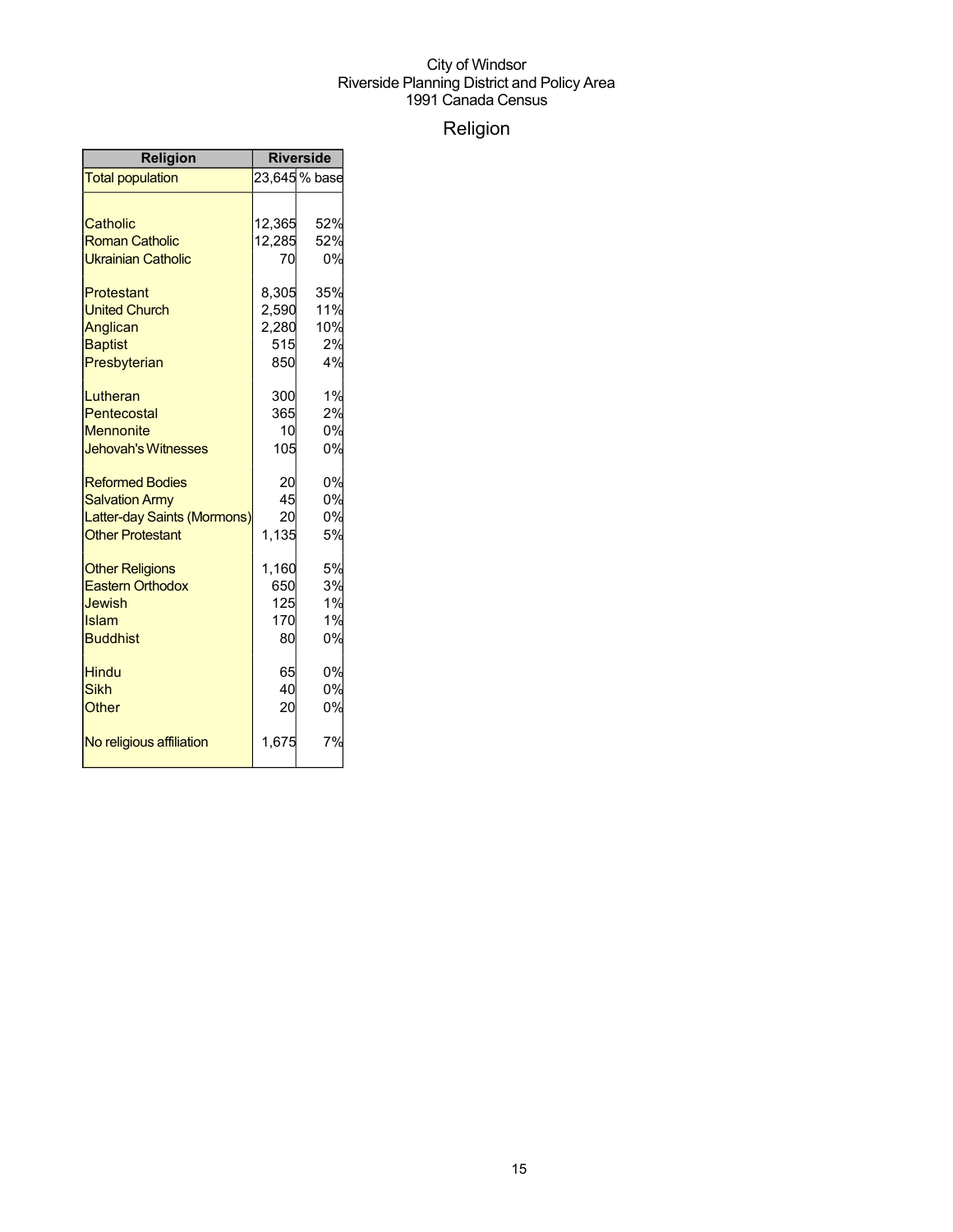## EthnicOrigin

| <b>Ethnic Origin</b>          | <b>Riverside</b> |               |
|-------------------------------|------------------|---------------|
| <b>Total population</b>       |                  | 23,645 % base |
|                               |                  |               |
| <b>Total single origins</b>   | 14,185           | 60%           |
| <b>Aboriginal origins</b>     | 20               | 0%            |
| <b>Black origins</b>          | 230              | 1%            |
| <b>British</b>                | 5,680            | 24%           |
| English                       | 4,085            | 17%           |
| Scottish                      | 890              | 4%            |
| Irish                         | 635              | 3%            |
| <b>Other British</b>          | 80               | 0%            |
| Canadian                      | 105              | 0%            |
| Chinese                       | 225              | 1%            |
| Croatian                      | 150              | 1%            |
| Danish                        | 10               | 0%            |
| Dutch (Netherlands)           | 120              | 1%            |
| East Indian, n.i.e.           | 120              | 1%            |
| <b>Filipino</b>               | 145              | 1%            |
| Finnish                       | 65               | 0%            |
| French                        | 2,780            | 12%           |
| German                        | 640              | 3%            |
| Greek                         | 105              | 0%            |
| Hungarian (Magyar)            | 280              | 1%            |
| Italian                       | 805              | 3%            |
| Japanese                      | 10               | 0%            |
| Jewish                        | 100              | 0%            |
| Korean                        | 30               | 0%            |
| Lebanese                      | 275              | 1%            |
| Norwegian                     | C                | 0%            |
| Polish                        | 600              | 3%            |
| Portuguese                    | 85               | 0%            |
| Spanish                       | 80               | 0%            |
| Swedish                       | 10               | 0%            |
| Ukrainian                     | 315              | 1%            |
| Vietnamese                    | 50               | 0%            |
| Yugoslav, n.i.e.              | 105              | 0%            |
| Other single origins          | 870              | 4%            |
| <b>Total multiple origins</b> | 9,390            | 40%           |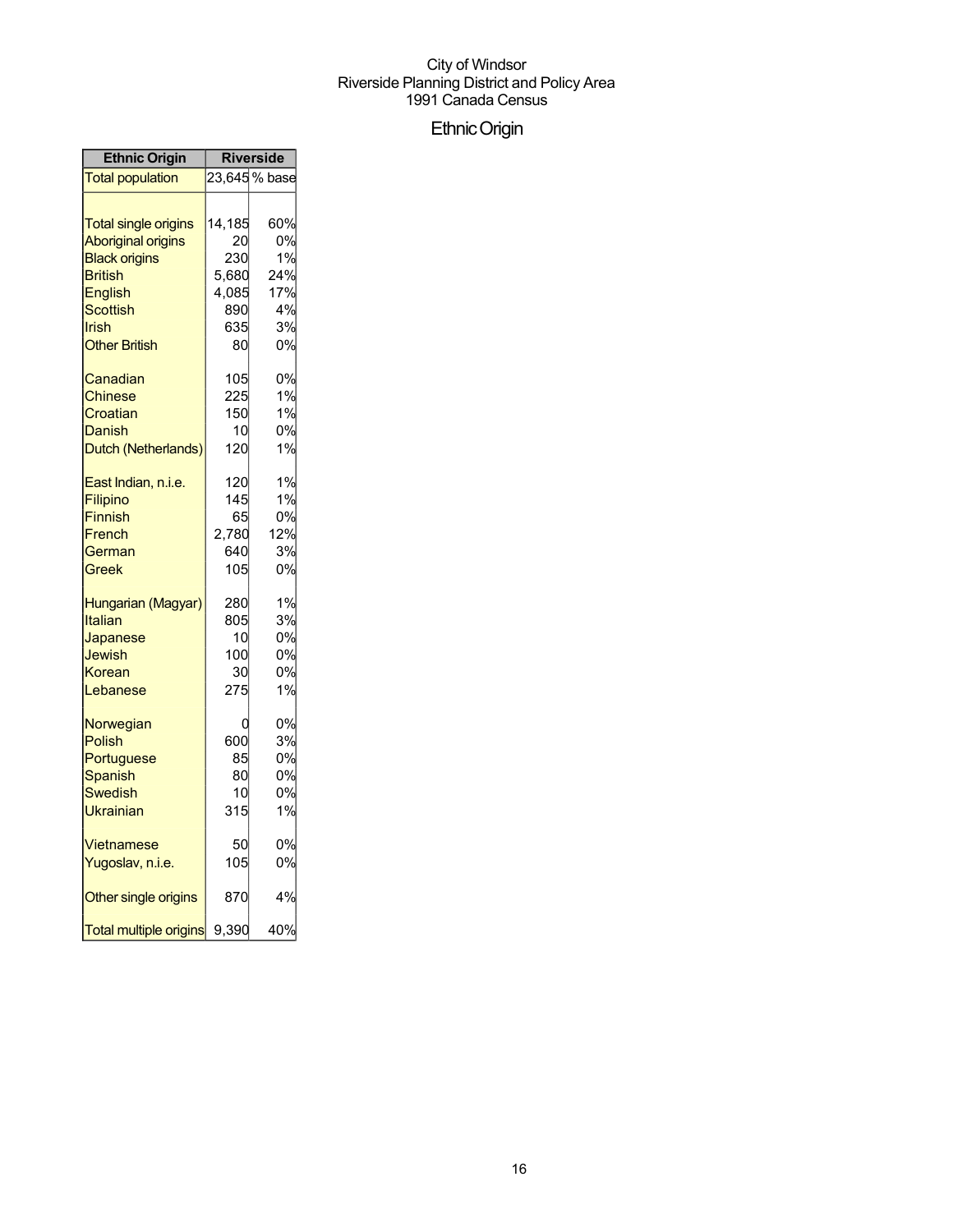## Citizenship and Immigration

| Citizenship and Immigration         | <b>Riverside</b> |               |
|-------------------------------------|------------------|---------------|
| <b>Total population</b>             |                  | 23,645 % base |
|                                     |                  |               |
| <b>Canadian citizens</b>            | 21,960           | 93%           |
| <b>Citizens other than Canadian</b> | 1,585            | 7%            |
|                                     |                  |               |
| Immigration:                        |                  |               |
| Non-immigrant population            | 18,965           | 80%           |
| Born in province of residence       | 17,395           | 74%           |
| Immigrant population                | 4,525            | 19%           |
| <b>United States of America</b>     | 595              | 3%            |
| <b>Central and South America</b>    | 75               | 0%            |
| Caribbean and Bermuda               | 165              | 1%            |
| <b>United Kingdom</b>               | 920              | 4%            |
| <b>Other Europe</b>                 | 2,100            | 9%            |
| Africa                              | 50               | 0%            |
| India                               | 115              | 0%            |
| <b>Other Asia</b>                   | 565              | 2%            |
| Oceania & Other                     | 10               | 0%            |
| Non-permanent residents             | 100              | 0%            |
| <b>Total immigrant population</b>   |                  | 4,515% base   |
| Period of immigration:              |                  |               |
| Before 1961                         | 1,735            | 38%           |
| 1961-1970                           | 945              | 21%           |
| 1971-1980                           | 685              | 15%           |
| 1981-1991                           | 1,110            | 25%           |
| 1981-1987                           | 570              | 13%           |
| 1988-1991                           | 550              | 12%           |
| Age at immigration:                 |                  |               |
| $0 - 4$ years                       | 515              | 11%           |
| $5 - 19$ years                      | 1,125            | 25%           |
| 20 years and over                   | 2,835            | 63%           |
|                                     |                  |               |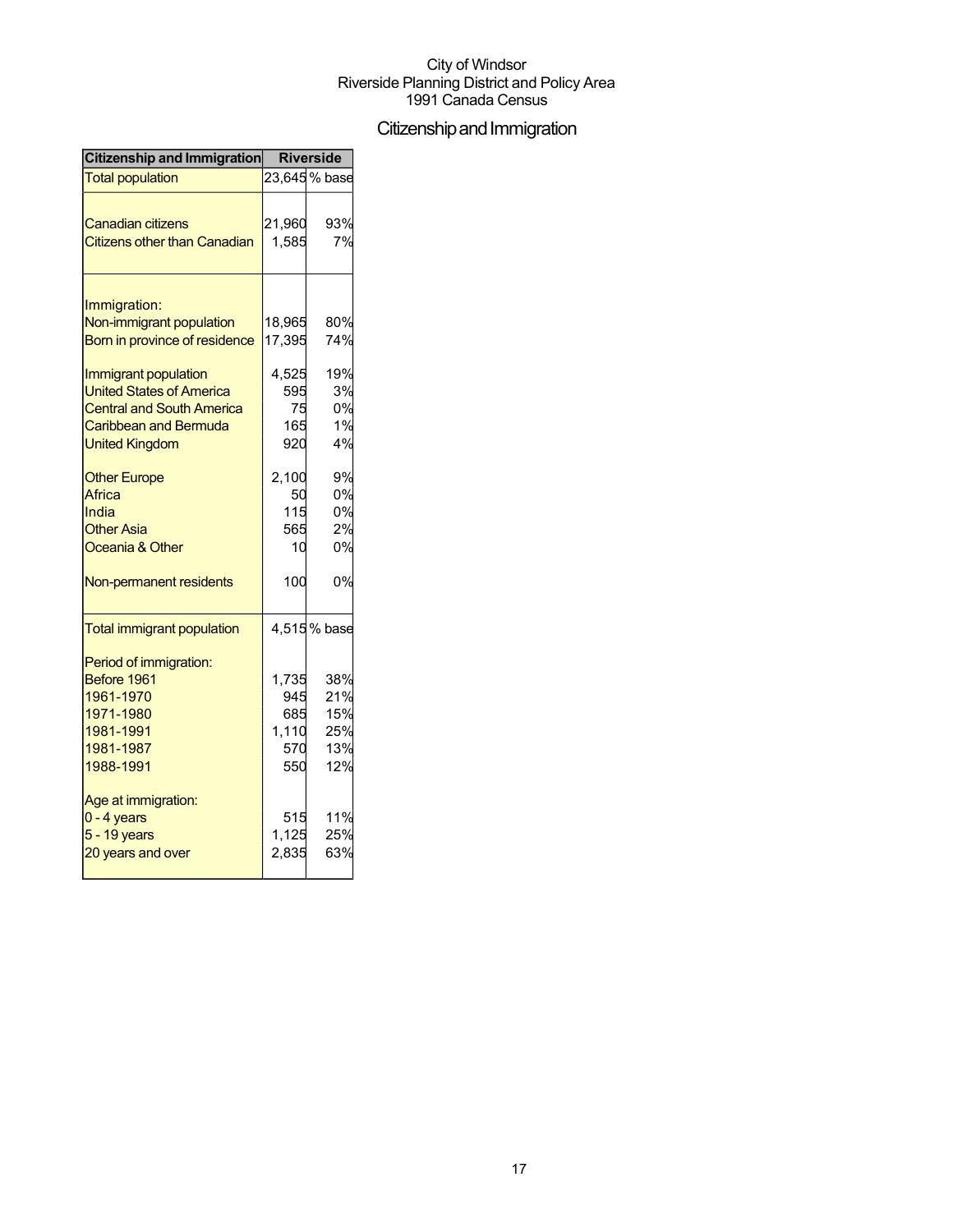## Mobility

| <b>Mobility</b>                                                                                                               | <b>Riverside</b>                                 |                                     |
|-------------------------------------------------------------------------------------------------------------------------------|--------------------------------------------------|-------------------------------------|
| One-year mobility status:                                                                                                     |                                                  |                                     |
| Population 1 year and over                                                                                                    |                                                  | 23,265% base                        |
| Non-movers                                                                                                                    | 20,590                                           | 89%                                 |
| <b>Movers</b><br><b>Intraprovincial movers</b><br><b>Interprovincial migrants</b><br><b>External migrants</b>                 | 2,635<br>2,350<br>115<br>195                     | 11%<br>10%<br>0%<br>1%              |
| Five-year mobility status:                                                                                                    |                                                  |                                     |
| Population 5 years and over 22,145 % base                                                                                     |                                                  |                                     |
| Non-movers                                                                                                                    | 13,370                                           | 60%                                 |
| <b>Movers</b><br>Non-migrants<br><b>Migrants</b><br>Internal migrants<br>Intraprovincial migrants<br>Interprovincial migrants | 8,790<br>6,200<br>2,580<br>1,935<br>1,560<br>355 | 40%<br>28%<br>12%<br>9%<br>7%<br>2% |
| <b>External migrants</b>                                                                                                      | 620                                              | 3%                                  |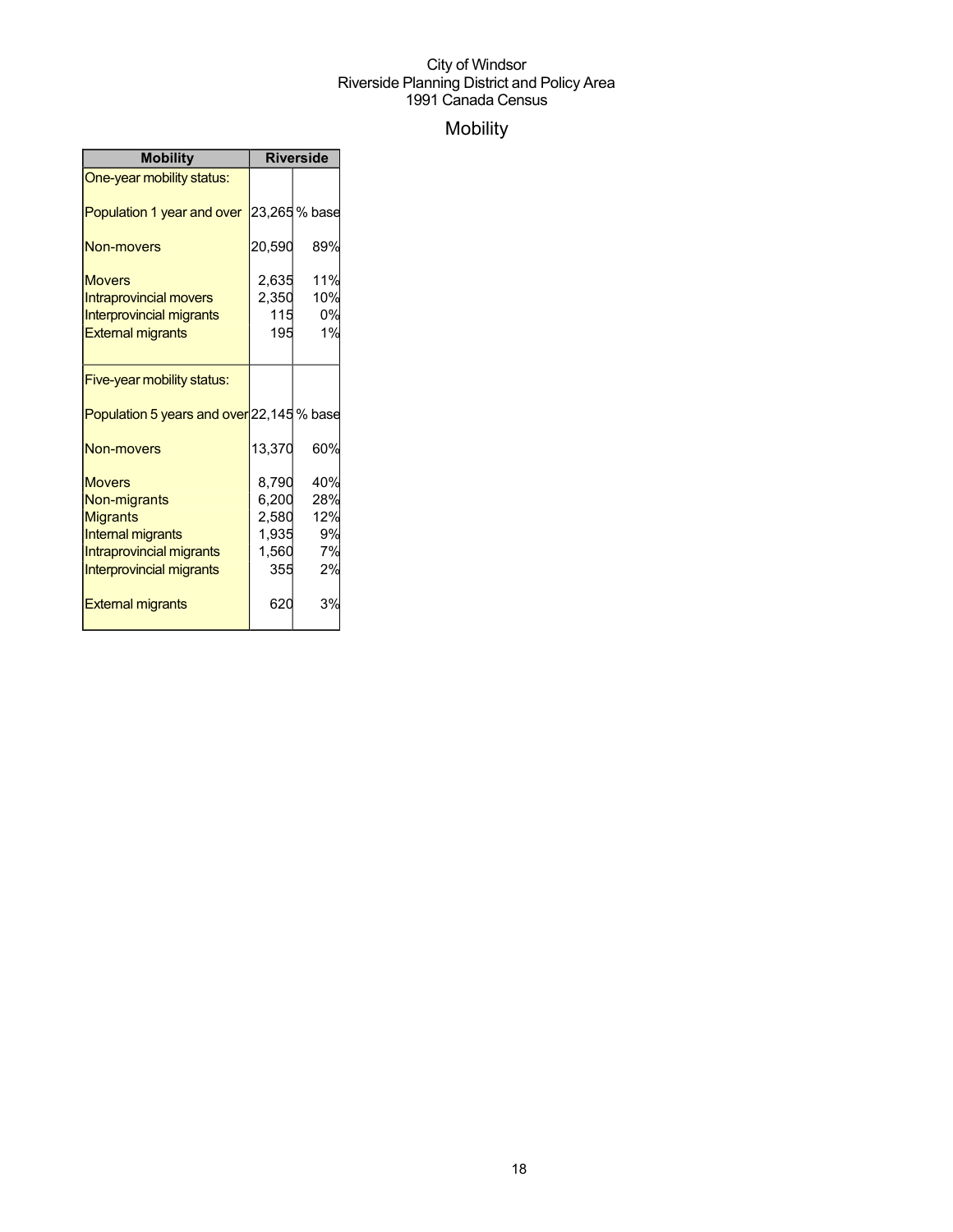## School attendance and Education level

| <b>School attendance and Education level</b>          |       | <b>Riverside</b> |
|-------------------------------------------------------|-------|------------------|
| Population 15 to 24 years                             |       | 3,060 % base     |
| By school attendance:                                 |       |                  |
| Not attending school                                  | 980   | 32%              |
| <b>Attending school full time</b>                     | 1,850 | 60%              |
| Attending school part time                            | 225   | 7%               |
| Population over 15 years                              |       | 19,365 % base    |
| By highest level of schooling:                        |       |                  |
| Less than grade 9                                     | 1,650 | 9%               |
| Grades 9 to 13                                        | 8,185 | 42%              |
| No secondary certificate                              | 4,720 | 24%              |
| With secondary certificate                            | 3,465 | 18%              |
| Trades certificate or diploma                         | 565   | 3%               |
| Other non-university                                  | 4,535 | 23%              |
| <b>Without certificate</b>                            | 1,555 | 8%               |
| <b>With certificate</b>                               | 2,980 | 15%              |
| University - without degree                           | 2,020 | 10%              |
| <b>Without certificate</b>                            | 1,155 | 6%               |
| <b>With certificate</b>                               | 845   | 4%               |
| University - with degree                              | 2,325 | 12%              |
| Total with postsecondary qualifications               |       | 6,745 % base     |
| Educational, recreational and counselling services    | 585   | 9%               |
| <b>Fine and applied arts</b>                          | 355   | 5%               |
| <b>Humanities and related</b>                         | 405   | 6%               |
| Social sciences and related                           | 550   | 8%               |
| Commerce, management and business administration      | 1,550 | 23%              |
| Agricultural and biological sciences and technologies | 220   | 3%               |
| <b>Engineering &amp; applied sciences</b>             | 200   | 3%               |
| Engineering & applied science technologies and trades | 1,685 | 25%              |
| Health professions, sciences and technologies         | 880   | 13%              |
| Mathematics and physical sciences                     | 140   | 2%               |
| None and all other                                    | 15    | 0%               |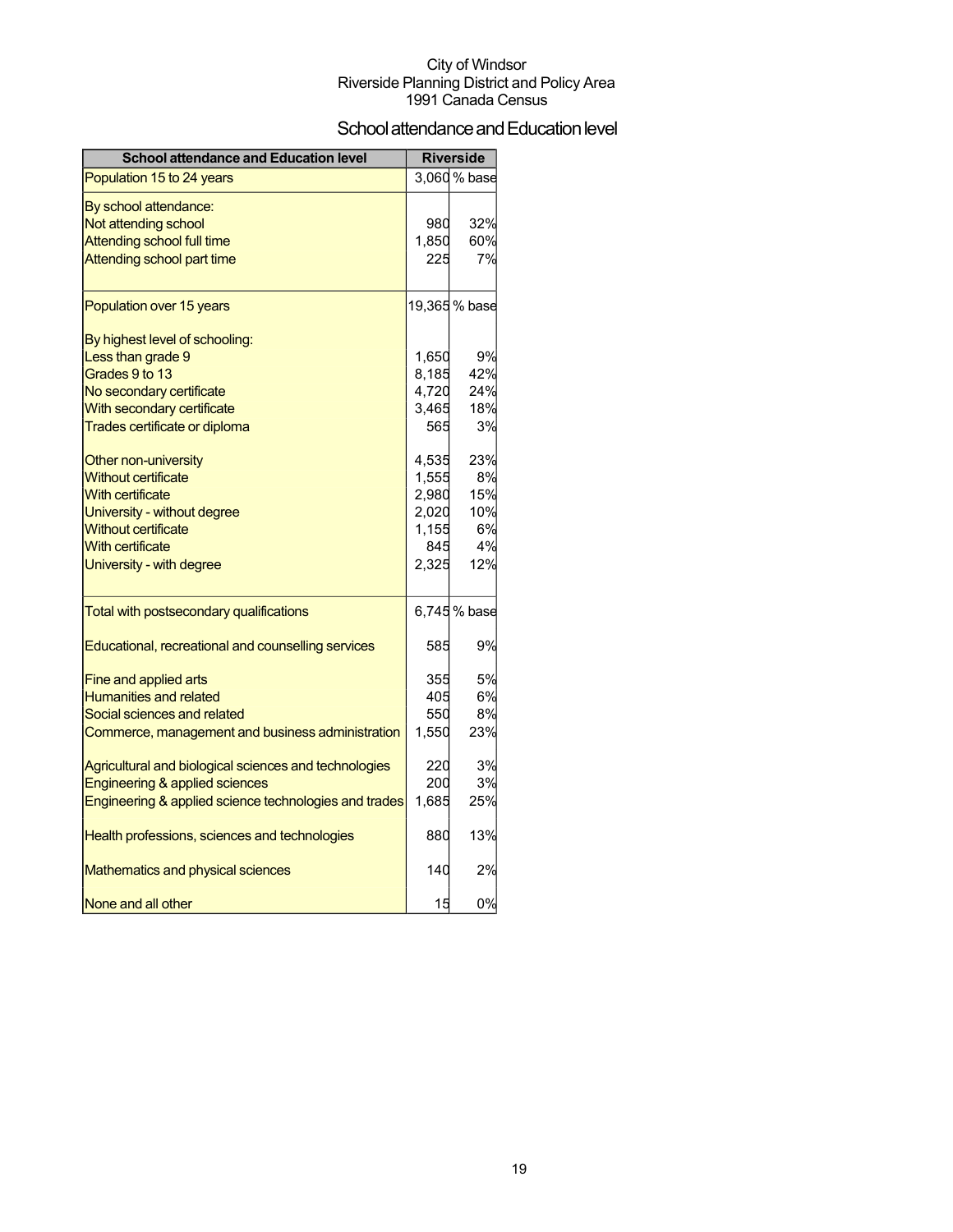## Post-secondary Education by sex

| <b>Post-secondary Education by sex</b>                      |     | <b>Riverside</b> |
|-------------------------------------------------------------|-----|------------------|
| Males with postsecondary qualifications                     |     | 3,625% base      |
|                                                             |     |                  |
| Educational, recreational and counselling services          | 195 | 5%               |
| Fine and applied arts                                       | 80  | 2%               |
| <b>Humanities and related</b>                               | 235 | 6%               |
| Social sciences and related                                 | 310 | 9%               |
| Commerce, management and business administration            | 640 | 18%              |
|                                                             |     |                  |
| Agricultural and biological sciences and technologies       | 115 | 3%               |
| Engineering & applied sciences                              | 200 | 6%               |
| Engineering & applied science technologies and trades 1,535 |     | 42%              |
| Health professions, sciences and technologies               | 140 | 4%               |
| <b>Mathematics and physical sciences</b>                    | 55  | 2%               |
| None and all other                                          | 15  | 0%               |
| Females with postsecondary qualifications                   |     | 3,120 % base     |
| Educational, recreational and counselling services          | 390 | 13%              |
| <b>Fine and applied arts</b>                                | 275 | 9%               |
| <b>Humanities and related</b>                               | 170 | 5%               |
| Social sciences and related                                 | 240 | 8%               |
| Commerce, management and business administration            | 910 | 29%              |
| Agricultural and biological sciences and technologies       | 105 | 3%               |
| Engineering & applied sciences                              | 0   | 0%               |
| Engineering & applied science technologies and trades       | 150 | 5%               |
|                                                             |     |                  |
| Health professions, sciences and technologies               | 740 | 24%              |
| Mathematics and physical sciences                           | 85  | 3%               |
| None and all other                                          | 0   | 0%               |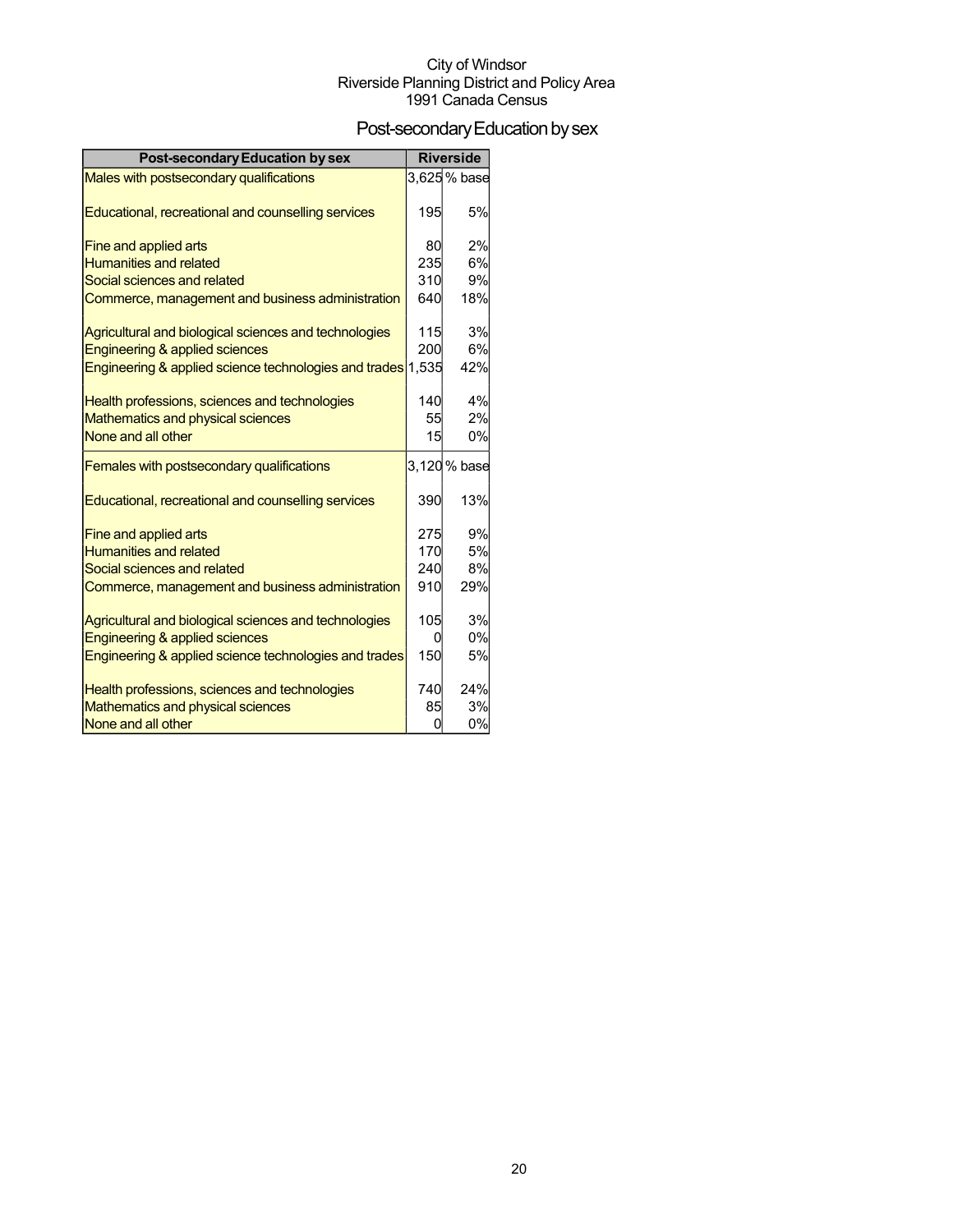## Labour Force

| <b>Labour Force</b>                                | <b>Riverside</b> |             |
|----------------------------------------------------|------------------|-------------|
| Total 15 years and over 19,390 % base              |                  |             |
| In labour force                                    | 12,380           | 64%         |
| Employed                                           | 11,040           | 57%         |
| <b>Unemployed</b>                                  | 1,310            | 7%          |
| Not in the labour force                            | 6,990            | 36%         |
| <b>Unemployment rate</b>                           | 11%              |             |
| <b>Participation rate</b>                          | 64%              |             |
| Total 15-24 years                                  |                  | 3,075% base |
| In labour force                                    | 2,135            | 69%         |
| Employed                                           | 1,775            | 58%         |
| <b>Unemployed</b>                                  | 335              | 11%         |
| Not in the labour force                            | 945              | 31%         |
| <b>Unemployment rate</b>                           | 16%              |             |
| <b>Participation rate</b>                          | 69%              |             |
| <mark>Total 25 years and over</mark> 16,330 % base |                  |             |
| In labour force                                    | 10,230           | 63%         |
| Employed                                           | 9,265            | 57%         |
| <b>Unemployed</b>                                  | 950              | 6%          |
| Not in the labour force                            | 6,065            | 37%         |
| Unemployment rate                                  | 9%               |             |
| <b>Participation rate</b>                          | 63%              |             |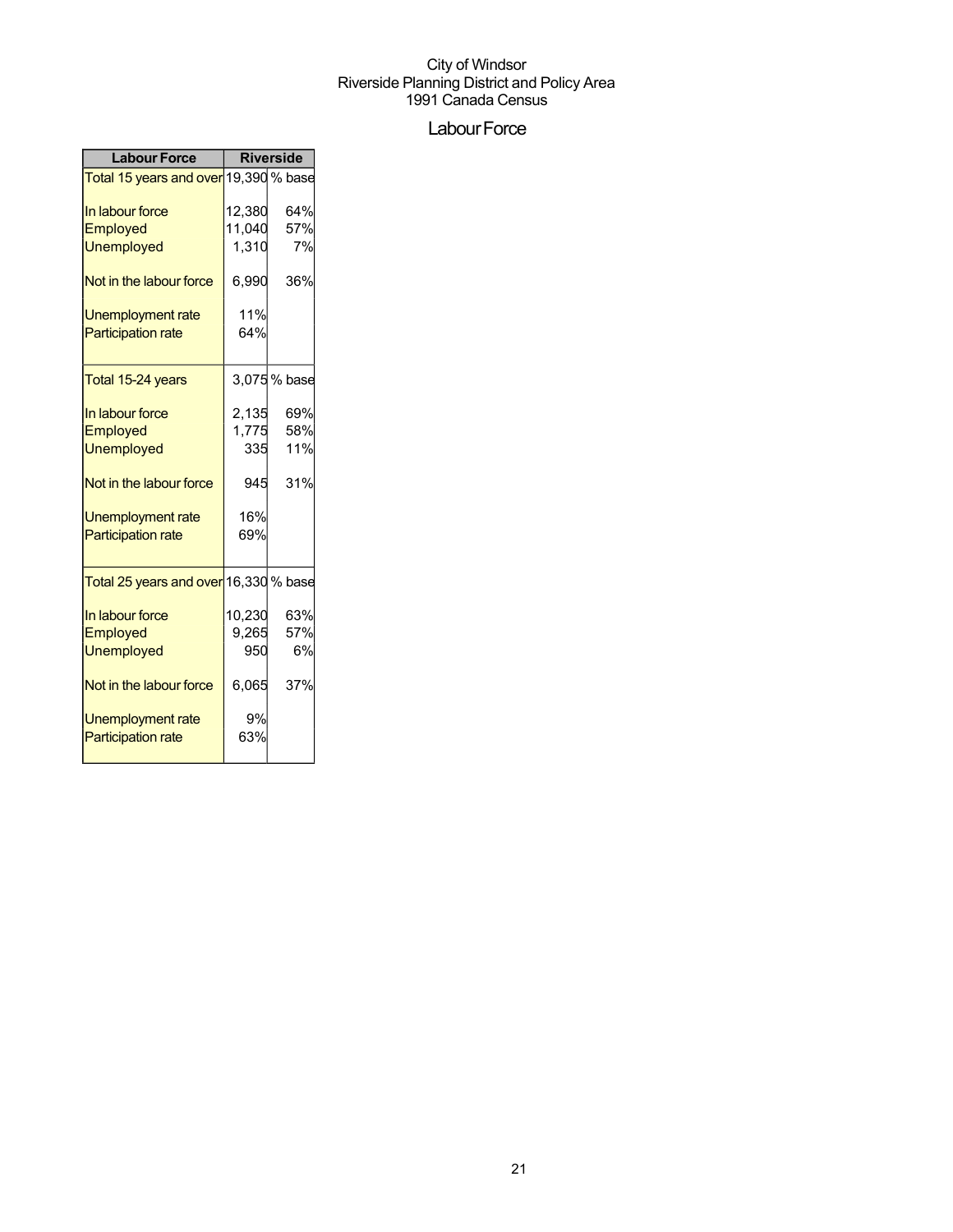## Labour Force - Males

| <b>Labour Force - Males</b>          | <b>Riverside</b> |              |
|--------------------------------------|------------------|--------------|
| Males 15 years and over 9,125 % base |                  |              |
| In labour force                      | 6,770            | 74%          |
| Employed                             | 6,135            | 67%          |
| <b>Unemployed</b>                    | 665              | 7%           |
| Not in the labour force              | 2,345            | 26%          |
| Unemployment rate                    | 10%              |              |
| <b>Participation rate</b>            | 74%              |              |
| Males 15-24 years                    |                  | 1,535 % base |
| In labour force                      | 1,125            | 73%          |
| Employed                             | 940              | 61%          |
| <b>Unemployed</b>                    | 175              | 11%          |
| Not in the labour force              | 410              | 27%          |
| Unemployment rate                    | 16%              |              |
| <b>Participation rate</b>            | 73%              |              |
| Males 25 years and over 7,585 % base |                  |              |
| In labour force                      | 5,650            | 74%          |
| Employed                             | 5,210            | 69%          |
| <b>Unemployed</b>                    | 440              | 6%           |
| Not in the labour force              | 1,915            | 25%          |
| <b>Unemployment rate</b>             | 8%               |              |
| <b>Participation rate</b>            | 74%              |              |
|                                      |                  |              |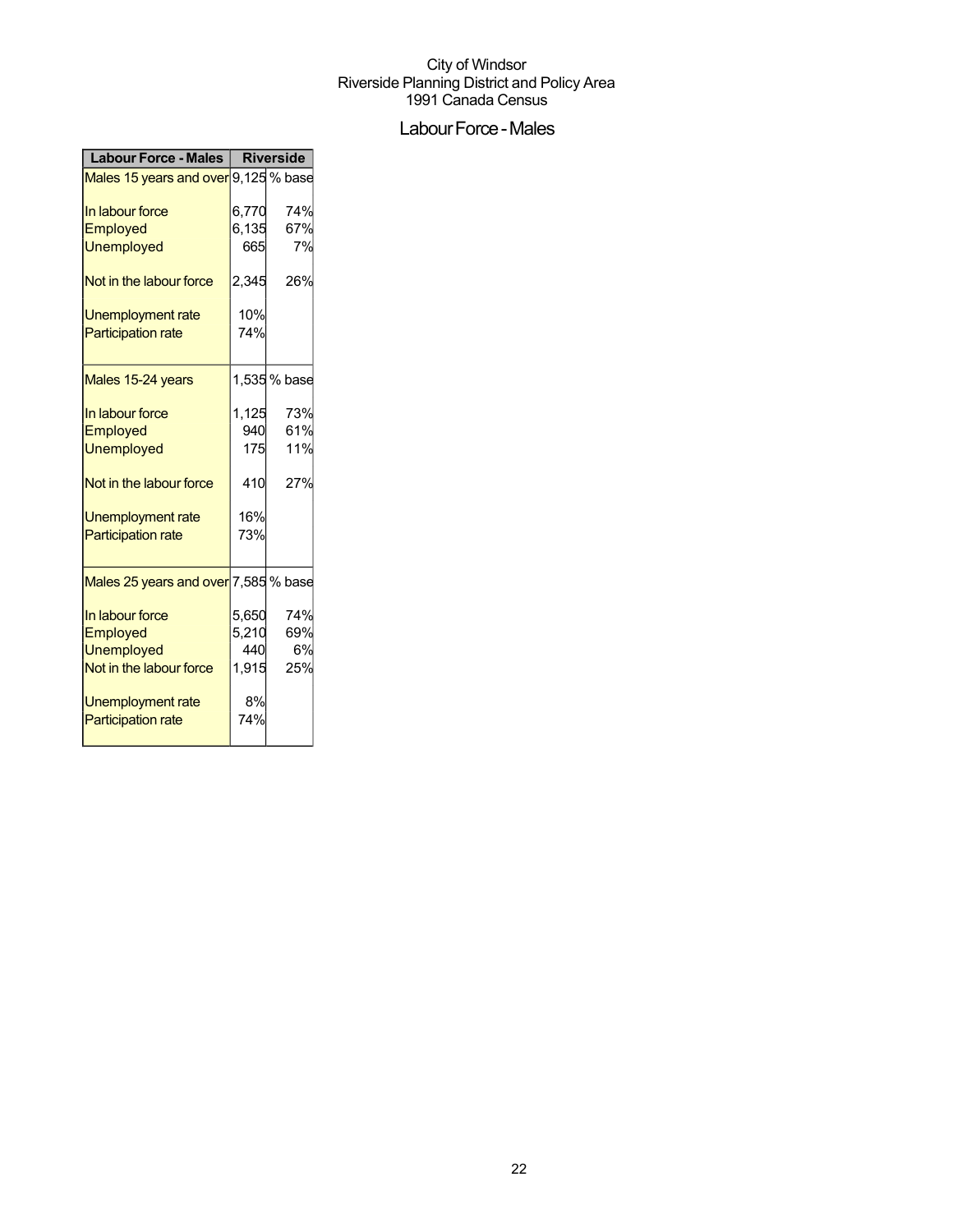## Labour Force - Females

| <b>Labour Force - Females</b>           | <b>Riverside</b> |              |
|-----------------------------------------|------------------|--------------|
| Females 15 years and over 10,265 % base |                  |              |
| In labour force                         | 5,600            | 55%          |
| <b>Employed</b>                         | 4,930            | 48%          |
| <b>Unemployed</b>                       | 675              | 7%           |
| Not in the labour force                 | 4,670            | 45%          |
| Unemployment rate                       | 12%              |              |
| <b>Participation rate</b>               | 55%              |              |
| Females 15-24 years                     |                  | 1,550 % base |
| In labour force                         | 1,015            | 65%          |
| Employed                                | 835              | 54%          |
| <b>Unemployed</b>                       | 165              | 11%          |
| Not in the labour force                 | 535              | 35%          |
| Unemployment rate                       | 16%              |              |
| <b>Participation rate</b>               | 65%              |              |
| Females 25 years and over               |                  | 8,725% base  |
| In labour force                         | 4,575            | 52%          |
| Employed                                | 4,095            | 47%          |
| <b>Unemployed</b>                       | 490              | 6%           |
| Not in the labour force                 | 4,150            | 48%          |
| Unemployment rate                       | 11%              |              |
| <b>Participation rate</b>               | 52%              |              |
|                                         |                  |              |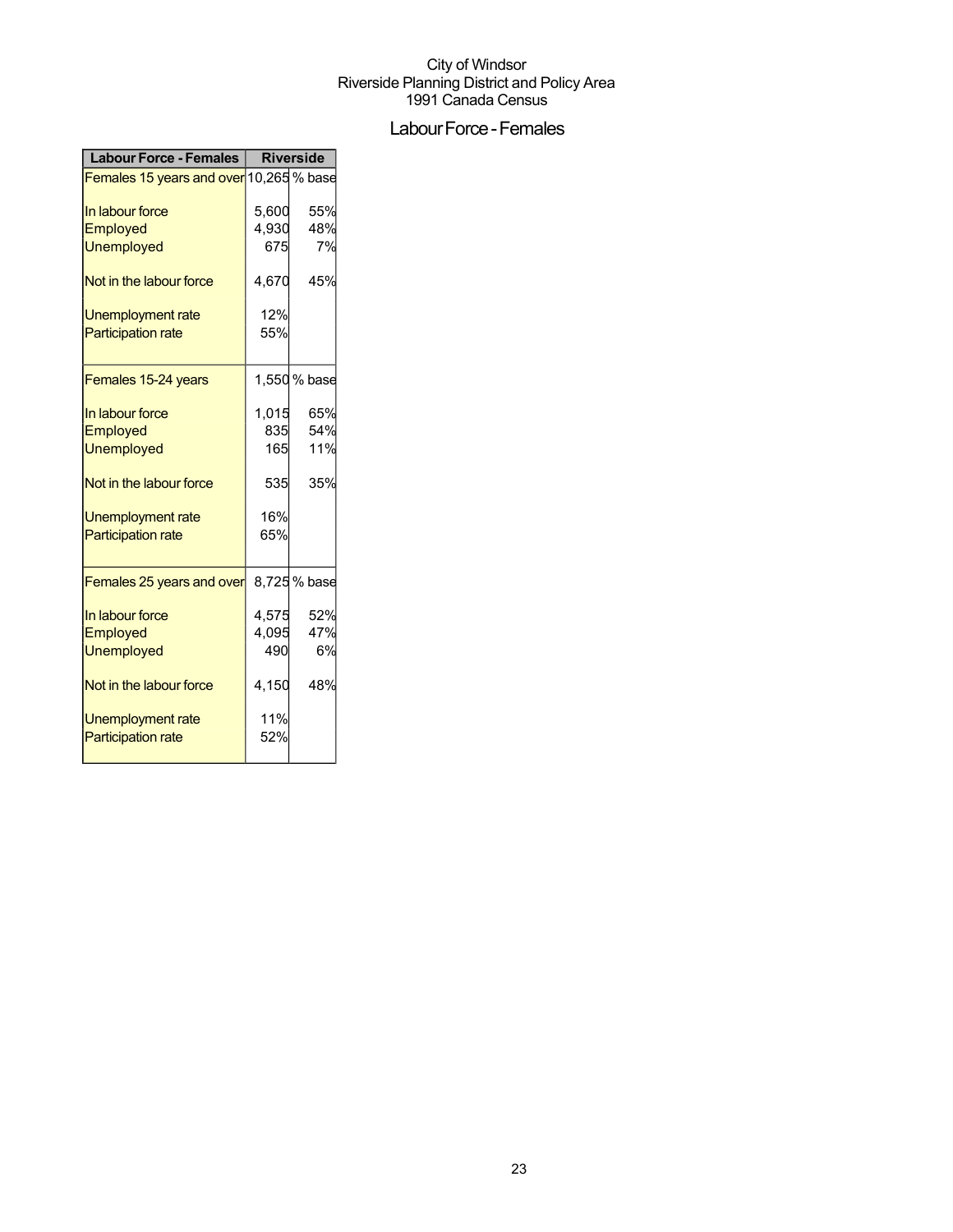## Labour Force - Females with Children

| <b>Labour Force - Females with Children</b>                    |       | <b>Riverside</b> |
|----------------------------------------------------------------|-------|------------------|
| Females, 15 years and older, no children at home               |       | 6,300 % base     |
| In the labour force                                            | 2,980 | 47%              |
| <b>Employed</b>                                                | 2,640 | 42%              |
| <b>Unemployed</b>                                              | 330   | 5%               |
| Not in the labour force                                        | 3.355 | 53%              |
| Unemployment rate                                              | 11%   |                  |
| <b>Participation rate</b>                                      | 47%   |                  |
| Females 15 years and older with children at home               |       | 3,910% base      |
| In the labour force                                            | 2,600 | 66%              |
| Employed                                                       | 2,270 | 58%              |
| <b>Unemployed</b>                                              | 310   | 8%               |
| Not in the labour force                                        | 1,285 | 33%              |
| Unemployment rate                                              | 12%   |                  |
| <b>Participation rate</b>                                      | 66%   |                  |
| Females with children under 6 years only                       |       | 705 % base       |
| In the labour force                                            | 450   | 64%              |
| Employed                                                       | 395   | 56%              |
| <b>Unemployed</b>                                              | 65    | 9%               |
| Not in the labour force                                        | 265   | 38%              |
| Unemployment rate                                              | 14%   |                  |
| <b>Participation rate</b>                                      | 64%   |                  |
| Females with children under 6 and children six years and older |       | 490 % base       |
| In the labour force                                            | 325   | 66%              |
| Employed                                                       | 260   | 53%              |
| <b>Unemployed</b>                                              | 60    | 12%              |
| Not in the labour force                                        | 165   | 34%              |
| Unemployment rate                                              | 18%   |                  |
| <b>Participation rate</b>                                      | 66%   |                  |
| Females with children over 6 years only                        |       | 2,710 % base     |
| In the labour force                                            | 1,810 | 67%              |
| Employed                                                       | 1,605 | 59%              |
| <b>Unemployed</b>                                              | 225   | 8%               |
| Not in the labour force                                        | 900   | 33%              |
| Unemployment rate                                              | 12%   |                  |
| <b>Participation rate</b>                                      | 67%   |                  |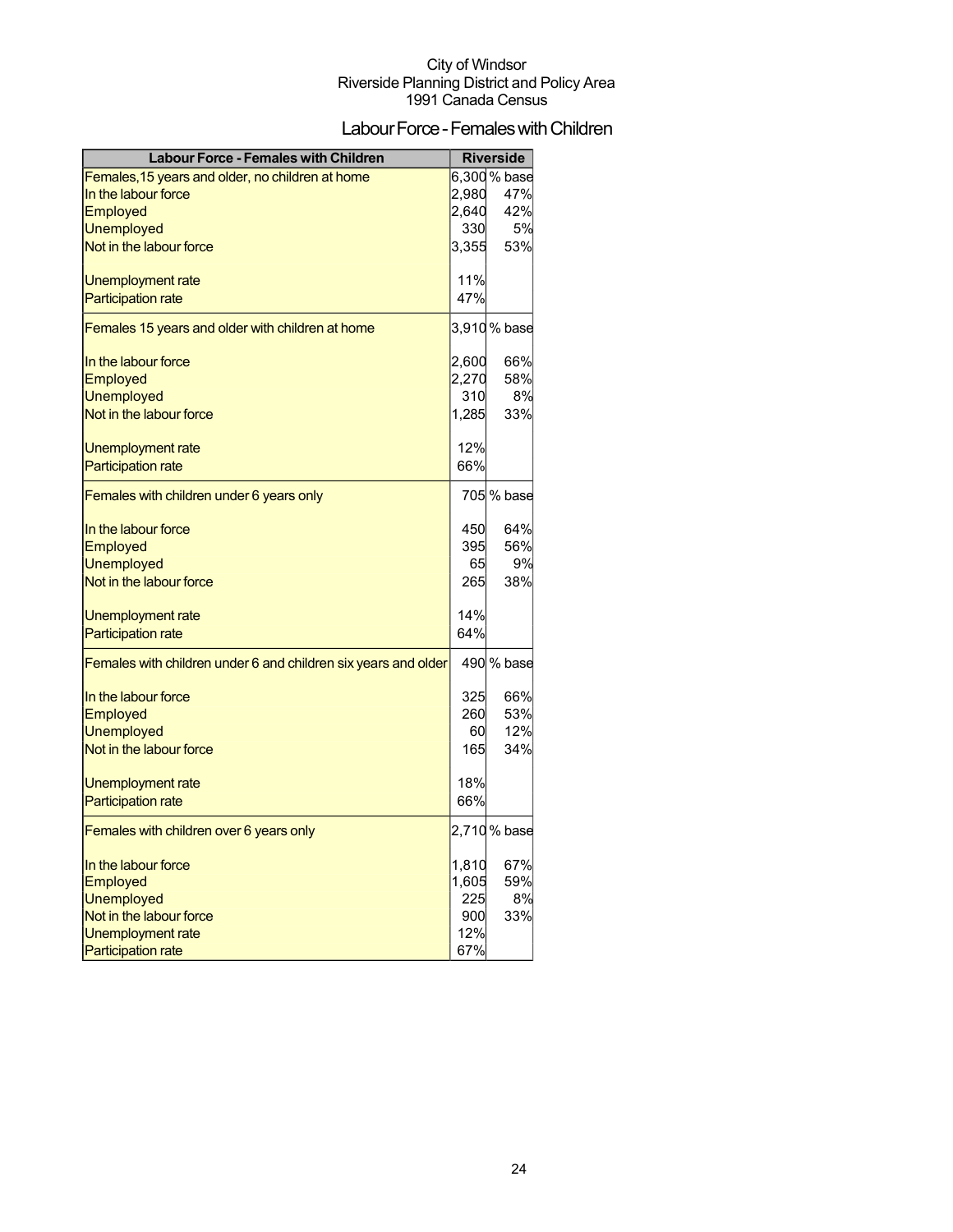## Fertility

| <b>Fertility</b>                                                          |       | <b>Riverside</b> |
|---------------------------------------------------------------------------|-------|------------------|
| Ever-married women 15 years and older, by children ever born 8,140 % base |       |                  |
|                                                                           |       |                  |
| No child                                                                  | 1,185 | 15%              |
| 1 child                                                                   | 1,160 | 14%              |
| 2 children                                                                | 2,515 | 31%              |
| 3 children                                                                | 1,720 | 21%              |
| 4 or more children                                                        | 1,515 | 19%              |
| Children ever-born per 1000                                               | 2,333 |                  |
| Ever-married women 15-44 years                                            | 3,405 |                  |
| Children ever-born per 1000                                               | 1,716 |                  |
| Single women 15 years and over                                            | 2.145 |                  |
| Children ever-born per 1000                                               | 90    |                  |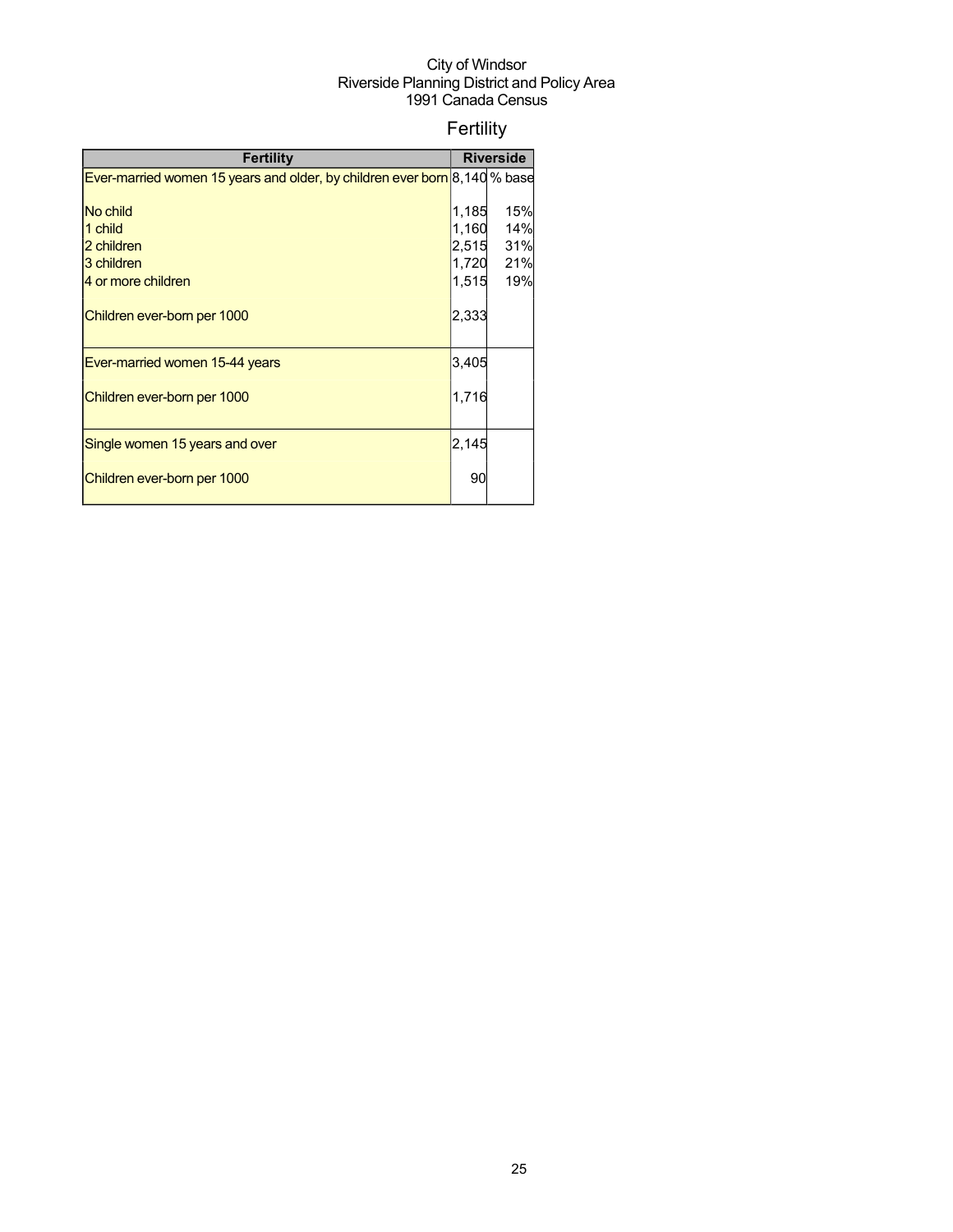## Industry

| <b>Industry</b>                                     | <b>Riverside</b> |           |
|-----------------------------------------------------|------------------|-----------|
| Total labour force 15 years and older 12,365 % base |                  |           |
| <b>Total for all industries</b>                     | 12,190           | 99%       |
| <b>Agriculture and related</b>                      | 35               | 0%        |
| <b>Fishing and trapping</b>                         |                  | 0%        |
| Logging and forestry                                |                  | 0%        |
| Mining, quarrying & oil wells                       | 10               | 0%        |
| Manufacturing                                       | 3,425            | 28%       |
| Construction                                        | 485              | 4%        |
| <b>Transportation and storage</b>                   | 290              | 2%        |
| <b>Communication and utilities</b>                  | 360              | <b>3%</b> |
| Wholesale trade                                     | 295              | 2%        |
| <b>Retail trade</b>                                 | 1,535            | 12%       |
| <b>Finance and insurance</b>                        | 400              | 3%        |
| Real estate and insurance agents                    | 200              | 2%        |
| <b>Business service</b>                             | 655              | 5%        |
| Government service                                  | 580              | 5%        |
| <b>Educational service</b>                          | 1,100            | 9%        |
| <b>Health and social service</b>                    | 1,210            | 10%       |
| Accommodation & food service                        | 740              | 6%        |
| Other service industries                            | 710              | 6%        |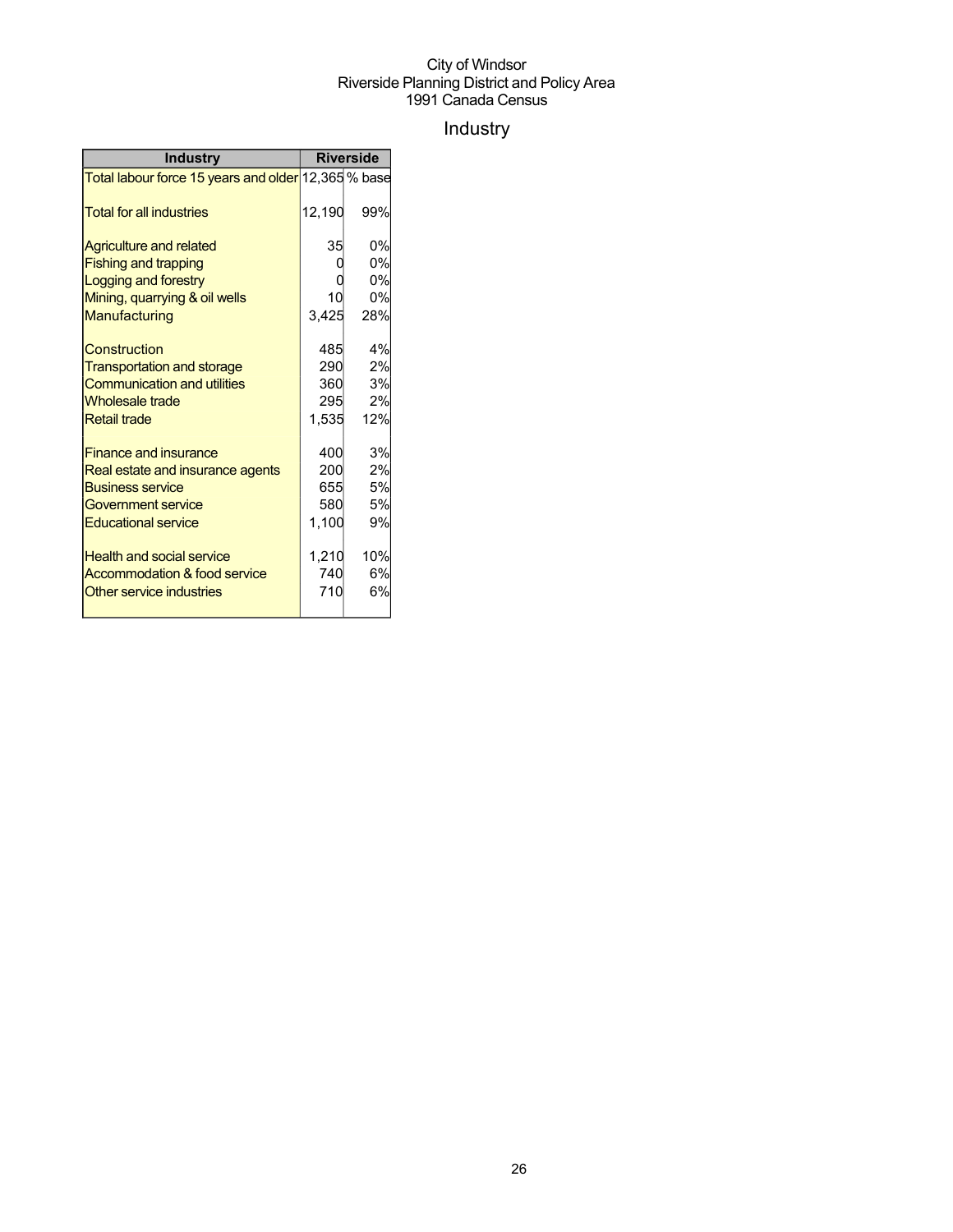## **Occupation**

| <b>Occupation</b>                             |       | <b>Riverside</b> |
|-----------------------------------------------|-------|------------------|
| <b>Total for all occupations</b>              |       | 12,170 % base    |
|                                               |       |                  |
| <b>Managerial and administrative</b>          | 1,295 | 11%              |
| Natural sciences, engineering and mathematics | 340   | 3%               |
| Social sciences & related                     | 245   | 2%               |
| <b>Religion</b>                               |       | 0%               |
| <b>Teaching and related</b>                   | 695   | 6%               |
| Medicine and health                           | 695   | 6%               |
| Art, literary, recreational                   | 135   | 1%               |
| <b>Clerical and related</b>                   | 2,235 | 18%              |
| Sales                                         | 1,315 | 11%              |
| Service                                       | 1,515 | 12%              |
| Farming, horticultural and animal husbandry   | 65    | 1%               |
| Fishing, trapping and related                 |       | 0%               |
| <b>Forestry and logging</b>                   |       | 0%               |
| Mining, quarrying, oil & gas                  |       | 0%               |
| Processing                                    | 225   | 2%               |
| <b>Machining and related</b>                  | 465   | 4%               |
| Product fabricating, assembly and repairing   | 1,535 | 13%              |
| <b>Construction trades</b>                    | 465   | 4%               |
| <b>Transport equipment operating</b>          | 340   | 3%               |
| Material handling & related                   | 135   | 1%               |
| Other crafts, equipment operating             | 60    | 0%               |
| Occupations not elsewhere classified          | 250   | 2%               |
|                                               |       |                  |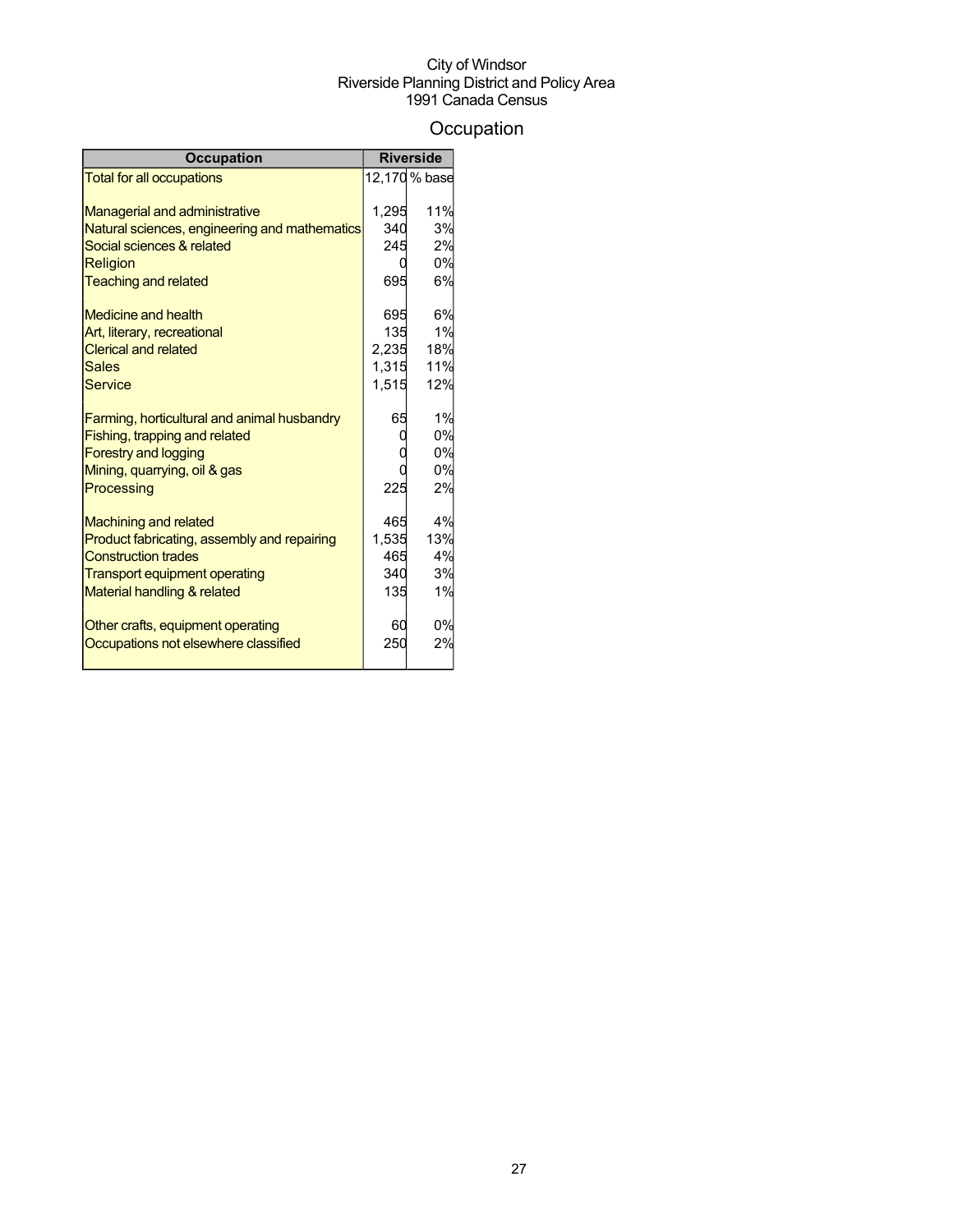## Occupation-Males

| <b>Occupation - Males</b>                     |       | <b>Riverside</b> |
|-----------------------------------------------|-------|------------------|
| Males, all occupations                        |       | 6,715 % base     |
|                                               |       |                  |
| Managerial, administrative                    | 780   | 12%              |
| Natural sciences, engineering and mathematics | 300   | 4%               |
| Social sciences & related                     | 135   | 2%               |
| Religion                                      |       | 0%               |
| <b>Teaching and related</b>                   | 315   | 5%               |
| <b>Medicine and health</b>                    | 135   | 2%               |
| Art, literary, recreational                   | 90    | 1%               |
| <b>Clerical and related</b>                   | 460   | 7%               |
| <b>Sales</b>                                  | 735   | <b>11%</b>       |
| <b>Service</b>                                | 655   | 10%              |
| Farming, horticultural and animal husbandry   | 50    | 1%               |
| Fishing, trapping and related                 |       | 0%               |
| <b>Forestry and logging</b>                   |       | 0%               |
| Mining, quarrying, oil & gas                  |       | 0%               |
| Processing                                    | 180   | 3%               |
| <b>Machining and related</b>                  | 445   | 7%               |
| Product fabricating, assembly and repairing   | 1.190 | 18%              |
| <b>Construction trades</b>                    | 440   | 7%               |
| <b>Transport equipment operating</b>          | 315   | 5%               |
| Material handling & related                   | 95    | 1%               |
| Other crafts, equipment operating             | 60    | 1%               |
| Occupations not elsewhere classified          | 215   | 3%               |
|                                               |       |                  |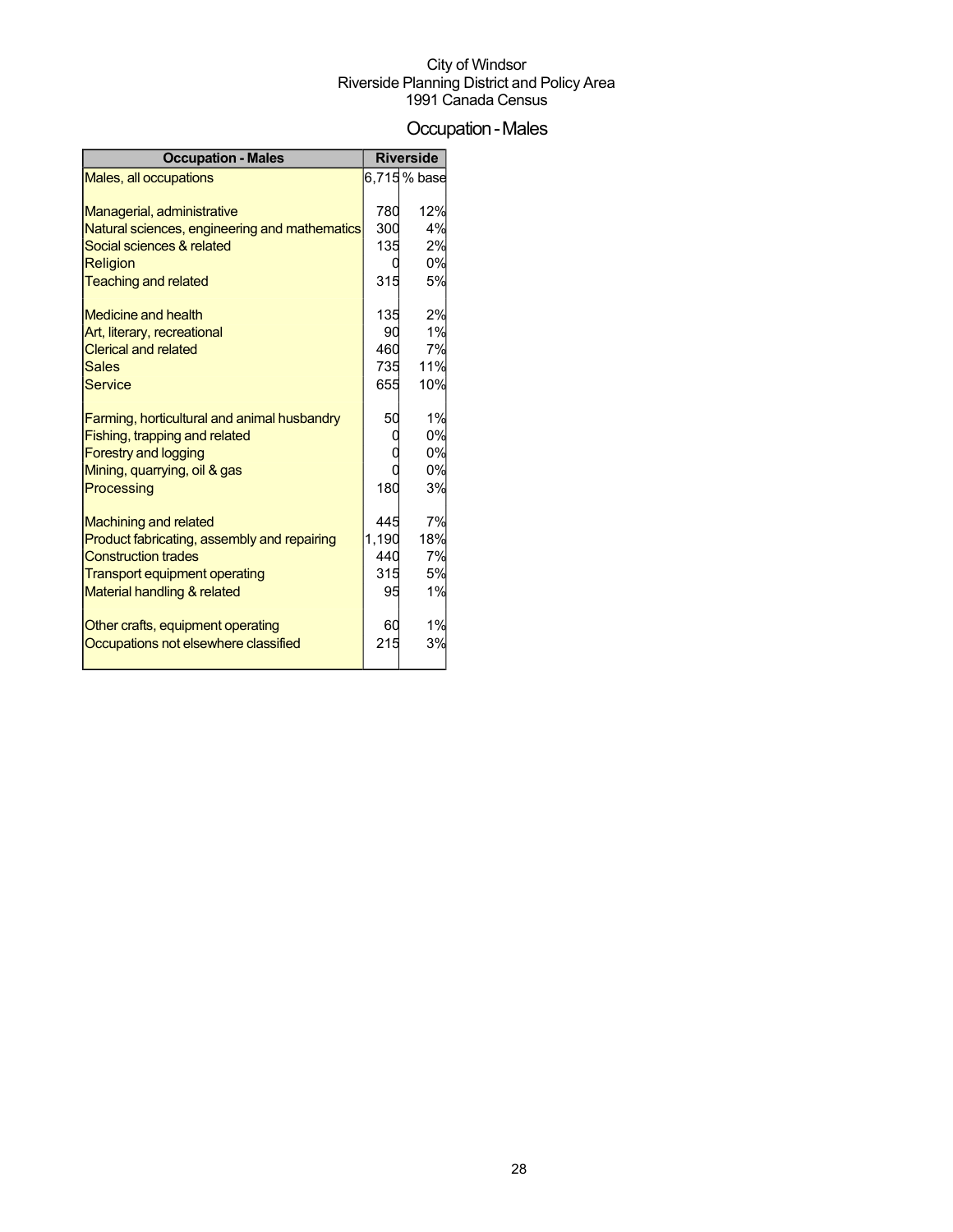## Occupation-Females

| <b>Occupation - Females</b>                   |       | <b>Riverside</b> |
|-----------------------------------------------|-------|------------------|
| Females, all occupations                      |       | 5,455 % base     |
|                                               |       |                  |
| Managerial, administrative                    | 515   | 9%               |
| Natural sciences, engineering and mathematics | 40    | 1%               |
| Social sciences & related                     | 110   | 2%               |
| <b>Religion</b>                               |       | 0%               |
| <b>Teaching and related</b>                   | 380   | 7%               |
| <b>Medicine and health</b>                    | 560   | 10%              |
| Art, literary, recreational                   | 45    | 1%               |
| <b>Clerical and related</b>                   | 1,775 | 33%              |
| <b>Sales</b>                                  | 580   | 11%              |
| <b>Service</b>                                | 860   | 16%              |
| Farming, horticultural and animal husbandry   | 15    | 0%               |
| Fishing, trapping and related                 |       | 0%               |
| <b>Forestry and logging</b>                   |       | 0%               |
| Mining, quarrying, oil & gas                  |       | 0%               |
| Processing                                    | 45    | 1%               |
|                                               |       |                  |
| <b>Machining and related</b>                  | 20    | 0%               |
| Product fabricating, assembly and repairing   | 345   | 6%               |
| <b>Construction trades</b>                    | 25    | 0%               |
| <b>Transport equipment operating</b>          | 25    | 0%               |
| Material handling & related                   | 40    | 1%               |
| Other crafts, equipment operating             |       | 0%               |
| Occupations not elsewhere classified          | 35    | 1%               |
|                                               |       |                  |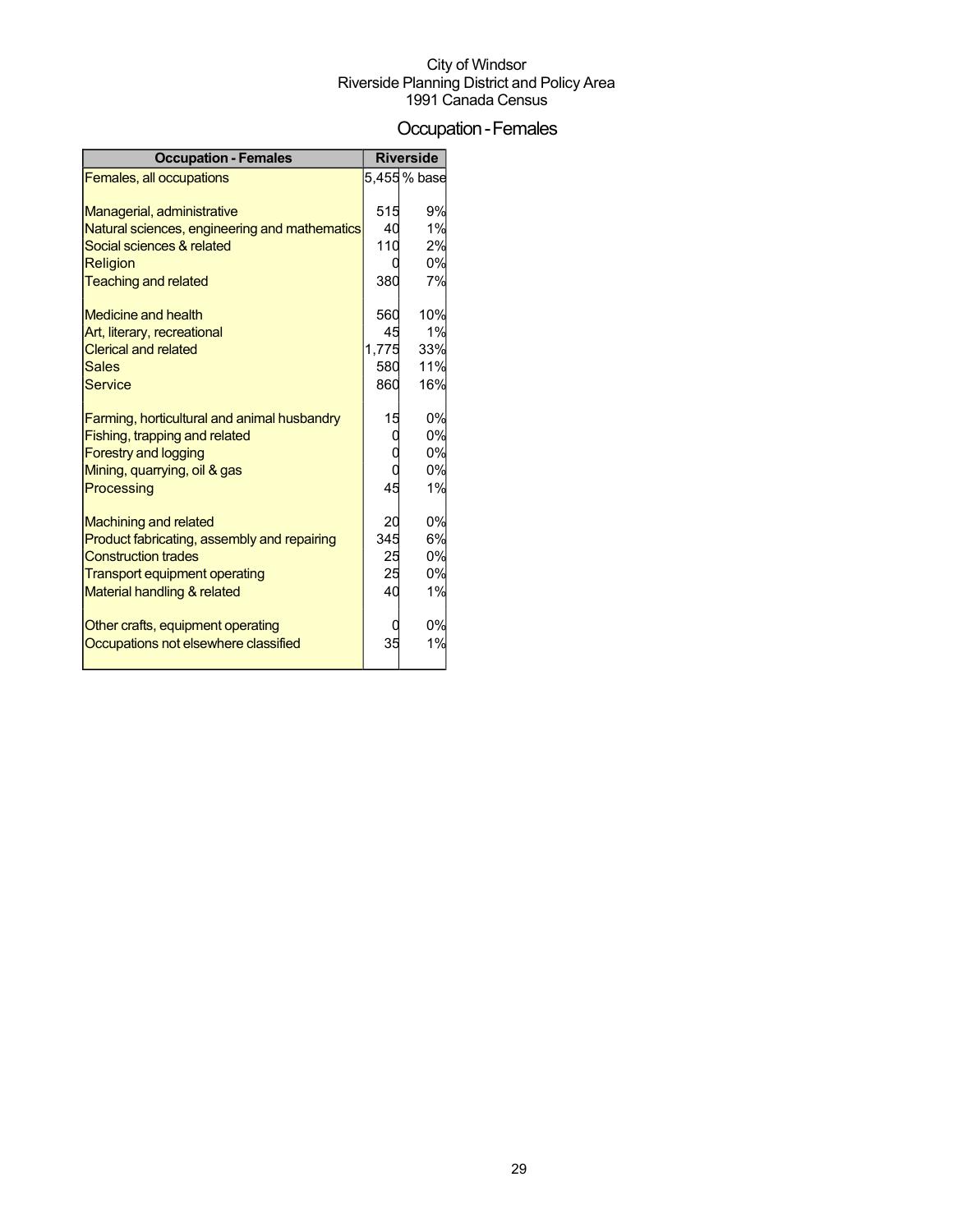## ClassofWorker

| <b>Class of Worker</b>         | <b>Riverside</b> |               |  |
|--------------------------------|------------------|---------------|--|
| Total - All classes of worker  |                  | 12,195 % base |  |
| <b>Paid workers</b>            | 11,770           | 97%           |  |
| <b>Employees</b>               | 11,495           | 94%           |  |
| Self-employed (incorporated)   | 275              | 2%            |  |
| Self-employed (unincorporated) | 400              | 3%            |  |
| <b>Unpaid family workers</b>   |                  | 0%            |  |
| Males - All classes of worker  |                  | 6,710% base   |  |
| <b>Paid workers</b>            | 6,415            | 96%           |  |
| <b>Employees</b>               | 6,220            | 93%           |  |
| Self-employed (incorporated)   | 200              | 3%            |  |
| Self-employed (unincorporated) | 275              | 4%            |  |
| <b>Unpaid family workers</b>   |                  | 0%            |  |
| <b>Females - All classes</b>   |                  | 5,485 % base  |  |
| <b>Paid workers</b>            | 5,355            | 98%           |  |
| <b>Employees</b>               | 5,275            | 96%           |  |
| Self-employed (incorporated)   | 75               | 1%            |  |
| Self-employed (unincorporated) | 125              | 2%            |  |
| <b>Unpaid family workers</b>   |                  | 0%            |  |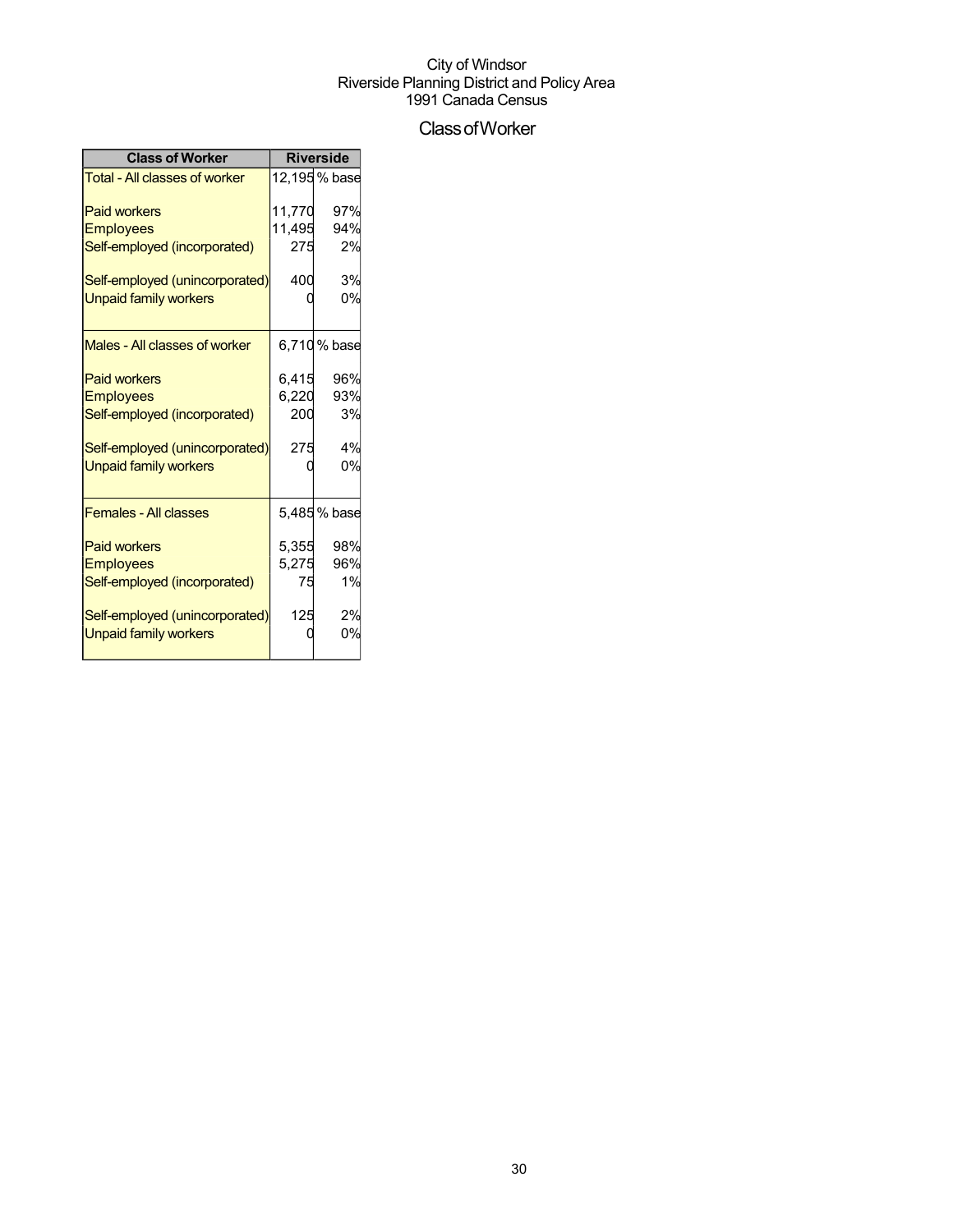## Place of Work

| <b>Place of Work</b>                                                | <b>Riverside</b> |                |
|---------------------------------------------------------------------|------------------|----------------|
| <b>Total in labour force</b>                                        |                  | 11,050 % base  |
| Usual place of work:                                                | 10,460           | 95%            |
| In Census Sub-division of residence                                 | 9,610            | 87%            |
| In different Census Sub-division<br>In Census Division of residence | 880<br>625       | 8%<br>6%       |
| At home<br><b>Outside Canada</b><br>No usual place of work          | 290<br>255<br>45 | 3%<br>2%<br>0% |
| Males in labour force                                               |                  | 6,125 % base   |
| Usual place of work:                                                | 5,850            | 96%            |
| In Census Sub-division of residence                                 | 5,375            | 88%            |
| In different Census Sub-division<br>In Census Division of residence | 505<br>350       | 8%<br>6%       |
| At home<br><b>Outside Canada</b><br>No usual place of work          | 125<br>125<br>20 | 2%<br>2%<br>0% |
| <b>Females in labour force</b>                                      |                  | 4,925% base    |
| Usual place of work:                                                | 4,610            | 94%            |
| In Census Sub-division of residence                                 | 4,235            | 86%            |
| In different Census Sub-division<br>In Census Division of residence | 375<br>275       | 8%<br>6%       |
| At home<br><b>Outside Canada</b><br>No usual place of work          | 165<br>130<br>25 | 3%<br>3%<br>1% |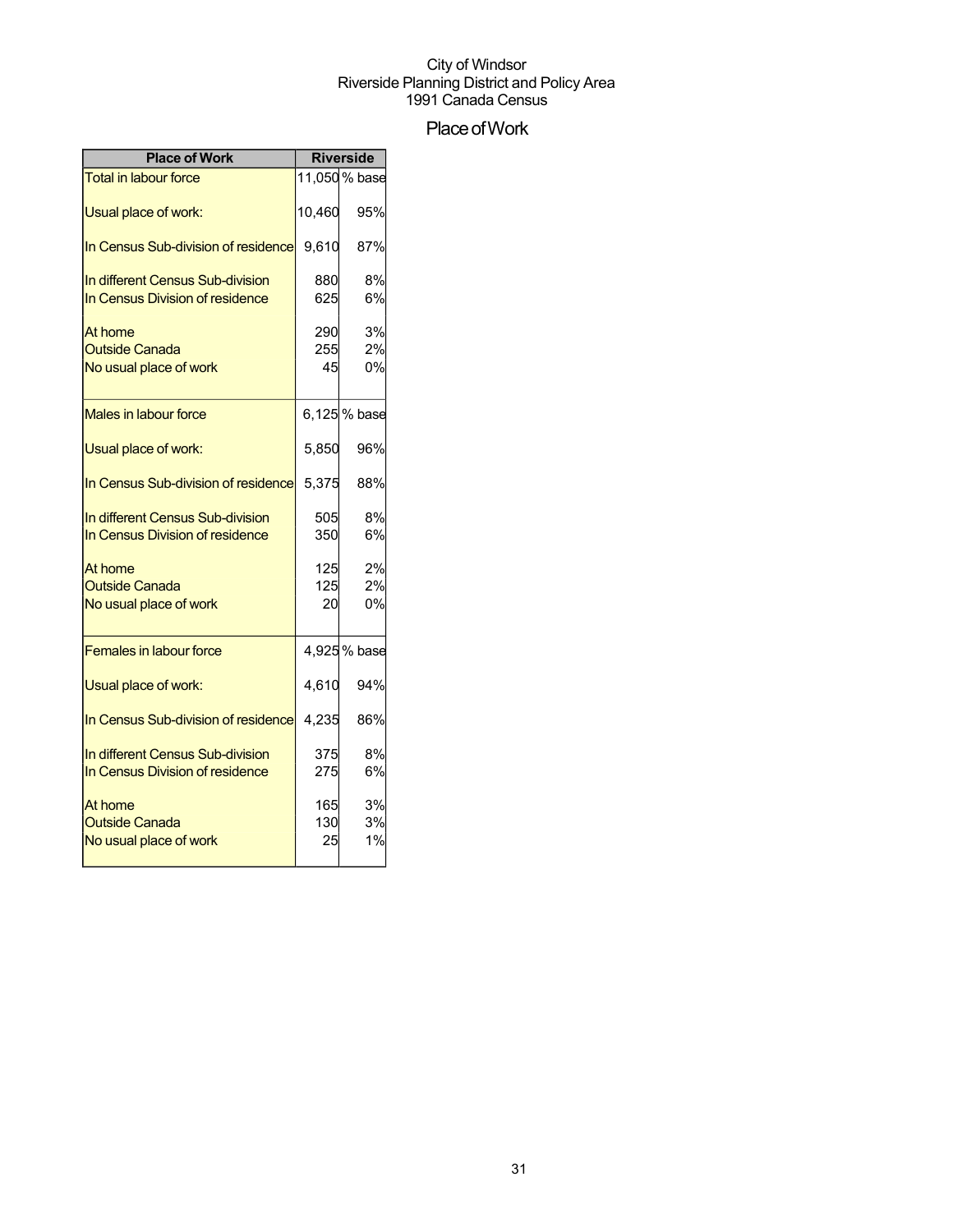## Families in Labour Force

| <b>Families in Labour Force</b>                                                                                                                                              | <b>Riverside</b>                          |                                        |
|------------------------------------------------------------------------------------------------------------------------------------------------------------------------------|-------------------------------------------|----------------------------------------|
| Census families in private<br>households                                                                                                                                     |                                           | 6,560% base                            |
| Married & common-law families 5,775<br>No member in labour force<br>Some members in labour force<br>One member only<br>Two or more members<br><b>Couples in labour force</b> | 1,090<br>4,680<br>1,280<br>3,395<br>3,060 | 88%<br>17%<br>71%<br>20%<br>52%<br>47% |
| Lone-parent families<br>No member in labour force<br>Some members in labour force<br><b>Parent in labour force</b>                                                           | 775<br>165<br>625<br>485                  | 12%<br>3%<br>10%<br>7%                 |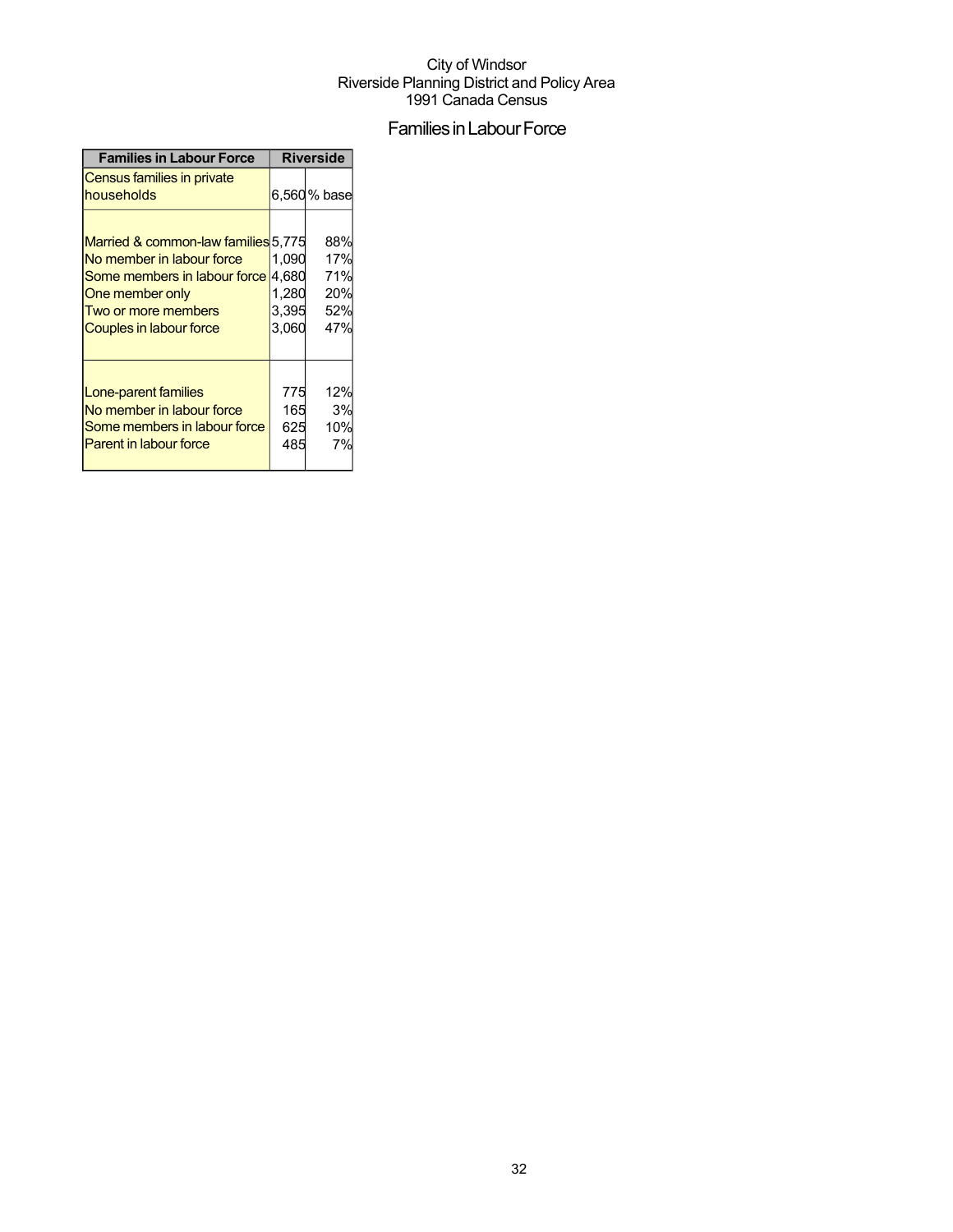## Income - full and part-time employment

| Income - full and part-time employment | <b>Riverside</b> |
|----------------------------------------|------------------|
| <b>Males and females</b>               |                  |
| Worked full year, full time            | 5,855            |
| Average employment income              | \$37,456         |
| Aggregate income (000)                 | \$219,303        |
| Worked part year or part time          | 3,260            |
| Average employment income              | \$14,405         |
| Aggregate income (000)                 | \$46,961         |
| <b>Males</b>                           |                  |
| Worked full year, full time            | 3,815            |
| Average employment income              | \$42,474         |
| Aggregate income (000)                 | \$162,038        |
| Worked part year or part time          | 1.370            |
| Average employment income              | \$18,395         |
| Aggregate income (000)                 | \$25,201         |
| <b>Females</b>                         |                  |
| Worked full year, full time            | 2,040            |
| Average employment income              | \$28,071         |
| Aggregate income (000)                 | \$57,265         |
| Worked part year or part time          | 1,890            |
| Average employment income              | \$11,513         |
| Aggregate income (000)                 | \$21,760,000     |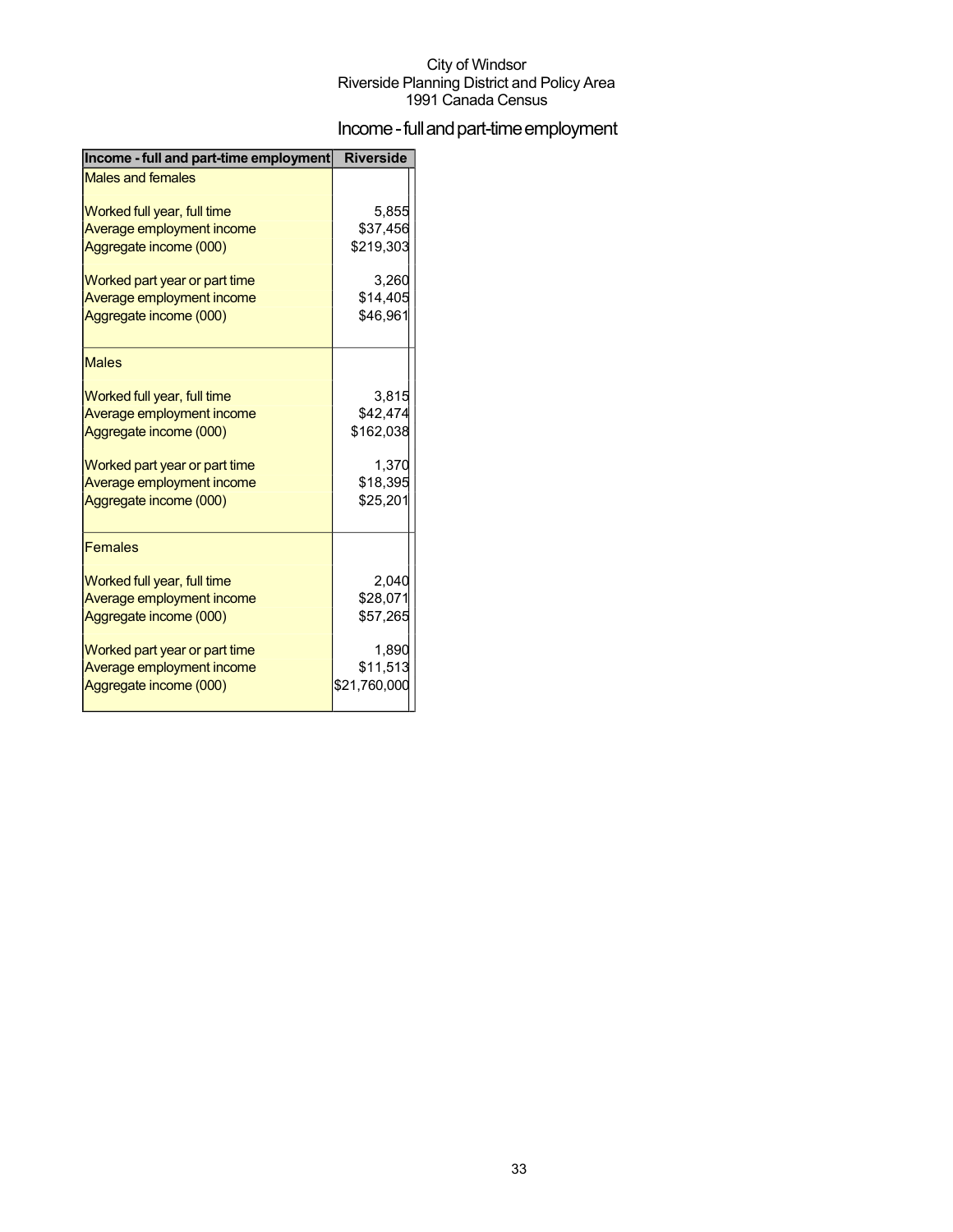## Income - Individual Source of Income

| Income - Individual<br><b>Source of Income</b> | <b>Riverside</b> |              |
|------------------------------------------------|------------------|--------------|
| Total 15 years and over with income            |                  | 17,540% base |
| <b>Under \$7,500</b>                           |                  | 3,19518.20%  |
| \$7,500 - \$14,999                             |                  | 3,13517.90%  |
| \$15,000 - \$29,999                            |                  | 4,77027.20%  |
| \$30,000 and over                              |                  | 6,37036.30%  |
| Average income                                 | \$27,084         |              |
| Aggregate income (000)                         | \$475,046        |              |
| <b>Median income</b>                           | \$23,345         |              |
| Males 15 years and over with income            |                  | 8,640% base  |
| <b>Under \$7,500</b>                           |                  | 1,050 12.20% |
| \$7,500 - \$14,999                             |                  | 88510.20%    |
| \$15,000 - \$29,999                            |                  | 2,12024.50%  |
| \$30,000 and over                              |                  | 4,55552.70%  |
| Average income                                 | \$35,052         |              |
| Aggregate income (000)                         | \$302,850        |              |
| <b>Median income</b>                           | \$31,571         |              |
| Females 15 years and over with income          |                  | 8,900 % base |
| <b>Under \$7,500</b>                           |                  | 2,14524.10%  |
| \$7,500 - \$14,999                             |                  | 2,25025.30%  |
| \$15,000 - \$29,999                            |                  | 2,65029.80%  |
| \$30,000 and over                              |                  | 1,81520.40%  |
| Average income                                 | \$19,348         |              |
| Aggregate income (000)                         | \$172,196        |              |
| <b>Median income</b>                           | \$15,359         |              |
| Source of total income:                        |                  |              |
| <b>Employment income</b>                       | 73%              |              |
| Government transfer payments                   | 11%              |              |
| <b>Other income</b>                            | 15%              |              |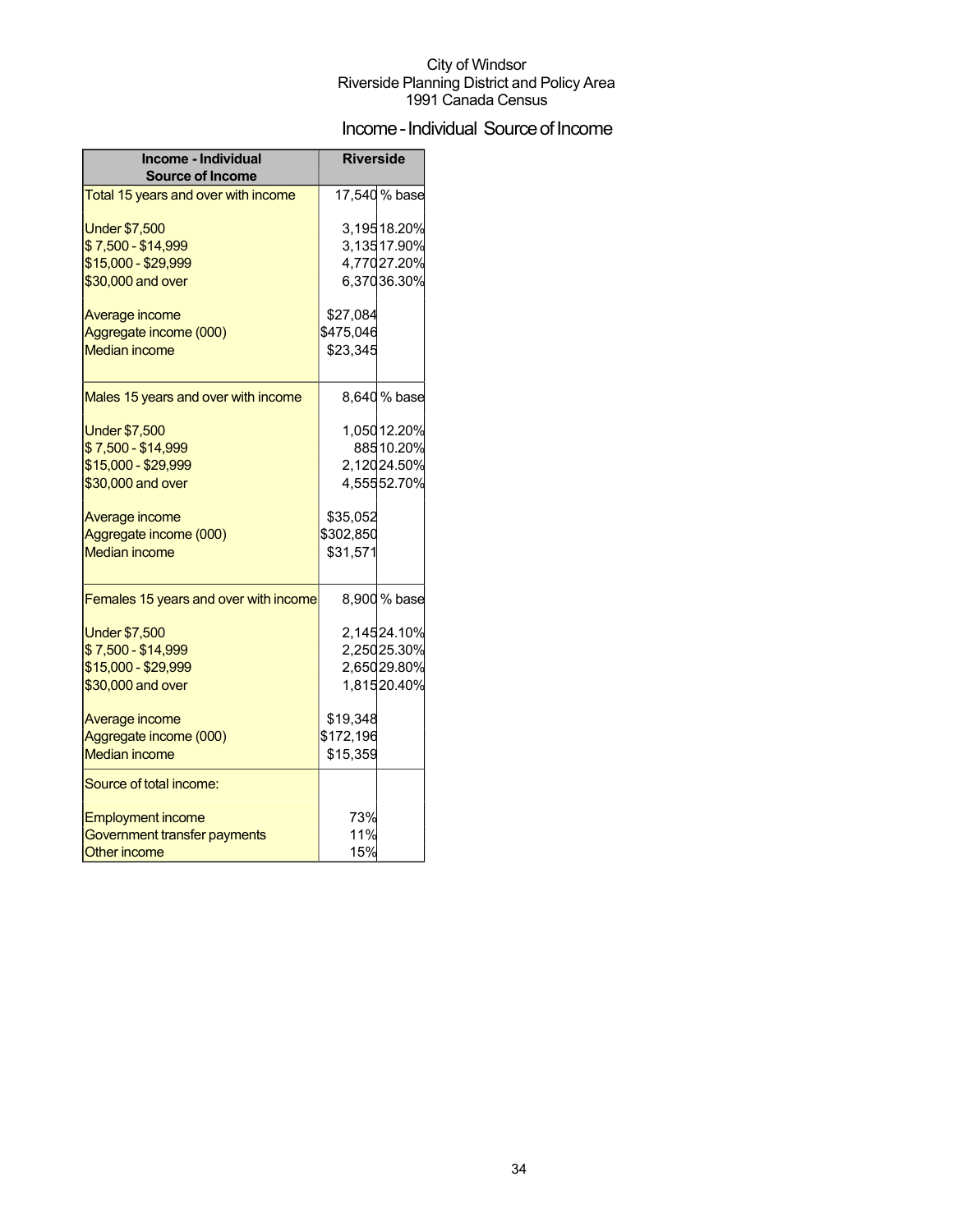## Income - Family and Household

| <b>Income - Family and Household</b> | <b>Riverside</b> |             |  |
|--------------------------------------|------------------|-------------|--|
| <b>Total census families</b>         |                  | 6,565% base |  |
| <b>Family Income:</b>                |                  |             |  |
| <b>Under \$20,000</b>                | 698              | 11%         |  |
| \$20,000 - \$34,999                  | 1,034            | 16%         |  |
| \$35,000 - \$49,999                  | 1,529            | 23%         |  |
| \$50,000 and over                    | 3,315            | 50%         |  |
| Average income                       | \$57,046         |             |  |
| Aggregate income (000)               | \$373,650        |             |  |
| <b>Median income</b>                 | \$50,132         |             |  |
| Total households                     |                  | 9,695% base |  |
| Household Income:                    |                  |             |  |
| <b>Under \$20,000</b>                | 1,856            | 19%         |  |
| \$20,000 - \$34,999                  | 1,945            | 20%         |  |
| \$35,000 - \$49,999                  | 2,127            | 22%         |  |
| \$50,000 and over                    | 3,752            | 39%         |  |
| Average income                       | \$49,017         |             |  |
| Aggregate income (000)               | \$475,713        |             |  |
| <b>Median income</b>                 | \$41,355         |             |  |
| Incidence of low income:             |                  |             |  |
| <b>Total economic families</b>       | 6,460            |             |  |
| <b>Families with low income</b>      | 535              |             |  |
| Incidence of low income              | 8%               |             |  |
| <b>Total unattached individuals</b>  | 2,050            |             |  |
| Individuals with low income          | 465              |             |  |
| Incidence of low income              | 23%              |             |  |
| Persons in private households        | 22,400           |             |  |
| Persons in low income families       | 2,250            |             |  |
| Incidence of low income              | 10%              |             |  |